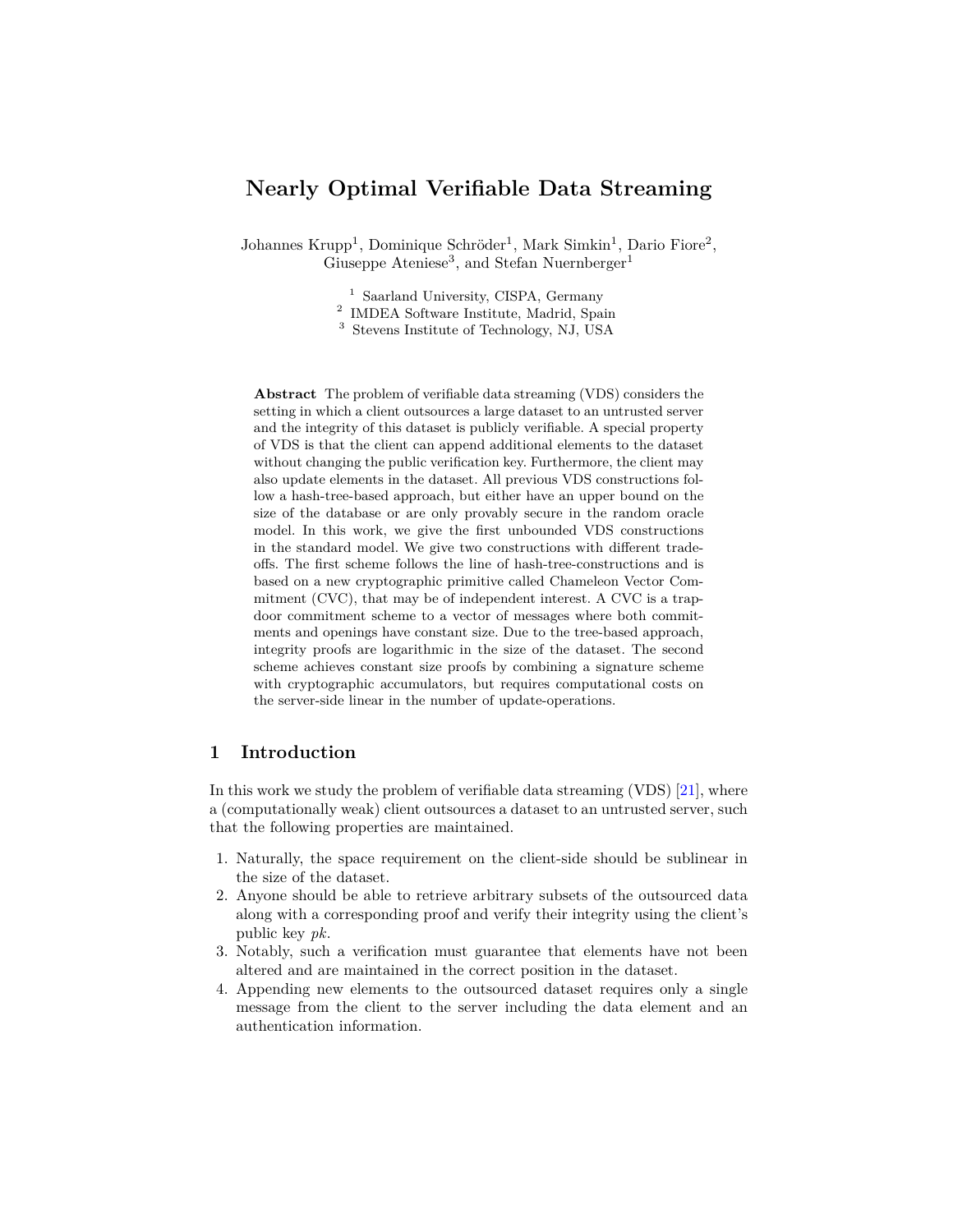|                    | $Un-$         | Stand. Assump. Append Query |                                                                                                                                |                  | <b>Verify</b> | $\blacksquare$ Update | <b>Size</b>                                                                                              |                  |
|--------------------|---------------|-----------------------------|--------------------------------------------------------------------------------------------------------------------------------|------------------|---------------|-----------------------|----------------------------------------------------------------------------------------------------------|------------------|
|                    | bounded Model |                             |                                                                                                                                |                  |               |                       |                                                                                                          | $n_{\kappa}$     |
| $\overline{21}$    |               | Dlog                        | $\mathcal{O}(\log_2 M) \mathcal{O}(\log_2 M) \mathcal{O}(\log_2 M) \mathcal{O}(\log_2 M) \mathcal{O}(\log_2 M) \mathcal{O}(1)$ |                  |               |                       |                                                                                                          |                  |
| $\left[ 22\right]$ |               | Dlog, RO                    | $\mathcal{O}(\log_2 N) \mathcal{O}(\log_2 N) \mathcal{O}(\log_2 N) \mathcal{O}(\log_2 N) \mathcal{O}(\log_2 N) \mathcal{O}(1)$ |                  |               |                       |                                                                                                          |                  |
| $_{\mathrm{CVC}}$  |               | <b>CDH</b>                  | $\mathcal{O}(1)$                                                                                                               |                  |               |                       | $\mathcal{O}(\log_a N) \mathcal{O}(\log_a N) \mathcal{O}(\log_a N) \mathcal{O}(\log_a N) \mathcal{O}(1)$ |                  |
| $\rm ACC$          |               | $ q\text{-strong DH} $      | $\mathcal{O}(1)$                                                                                                               | $\mathcal{O}(U)$ |               |                       |                                                                                                          | $\mathcal{O}(1)$ |

<span id="page-1-0"></span>**Table 1.** Comparison to previous VDS constructions. Unbounded indicates whether the construction can authenticate an unbounded amount of elements. *M* is an upper bound on the size of the dataset, *N* denotes the number of elements in the dataset, and *U* is the number of update operations. The base of all logarithms is stated explicitly to highlight the hidden factors.

<span id="page-1-5"></span>5. The client must be able to update any element in the remote storage efficiently. Any update operation results in a new public key  $pk'$ , which invalidates the old data element so as to prevent rollback (aka replay) attacks.

Various applications for VDS protocols have been discussed in [\[21,](#page-28-0)[22\]](#page-28-1). In this work we propose two novel solutions to the problem described above that are asymptotically and practically faster than all known previous constructions.

## <span id="page-1-4"></span>**1.1 Our Contribution**

We propose two novel and fundamentally different approaches to VDS that result in the first practical verifiable data streaming protocols in the standard model in which the size of the outsourced dataset is not bounded a priori (see [Ta](#page-1-0)[ble 1](#page-1-0) for a comparison). Somewhat surprisingly, our schemes are asymptotically more efficient even compared with solutions in the random oracle model ([\[22\]](#page-28-1)). Specifically, our contribution consists of the following:

- <span id="page-1-1"></span>1. We introduce *Chameleon Vector Commitments* (CVCs), a new cryptographic primitive that combines properties of chameleon hashes and vector commitments [\[6\]](#page-26-0). We believe that CVCs may also be of independent interest in other contexts and provide a comprehensive formal treatment of this primitive in the full version [\[9\]](#page-27-0)
- 2. We combine CVCs with a novel hash-tree-like structure to build a VDS protocol, that is faster than all previously known constructions, unbounded and provably secure in the standard model. This scheme is presented in [section 4.](#page-12-0)
- <span id="page-1-3"></span>3. We give a second VDS protocol based on signature schemes and cryptographic accumulators from [\[15\]](#page-27-1), which achieves constant-size proofs, but has computational costs on the server-side linear in the number of updateoperations and requires a stronger assumption. This scheme is presented in [section 5.](#page-20-0)
- <span id="page-1-2"></span>4. We provide a comprehensive evaluation of our schemes based on a full implementation in Java on Amazon EC2 instances, showing that our two constructions achieve practical performances. The results of our performance evaluation can be found in the full version [\[9\]](#page-27-0).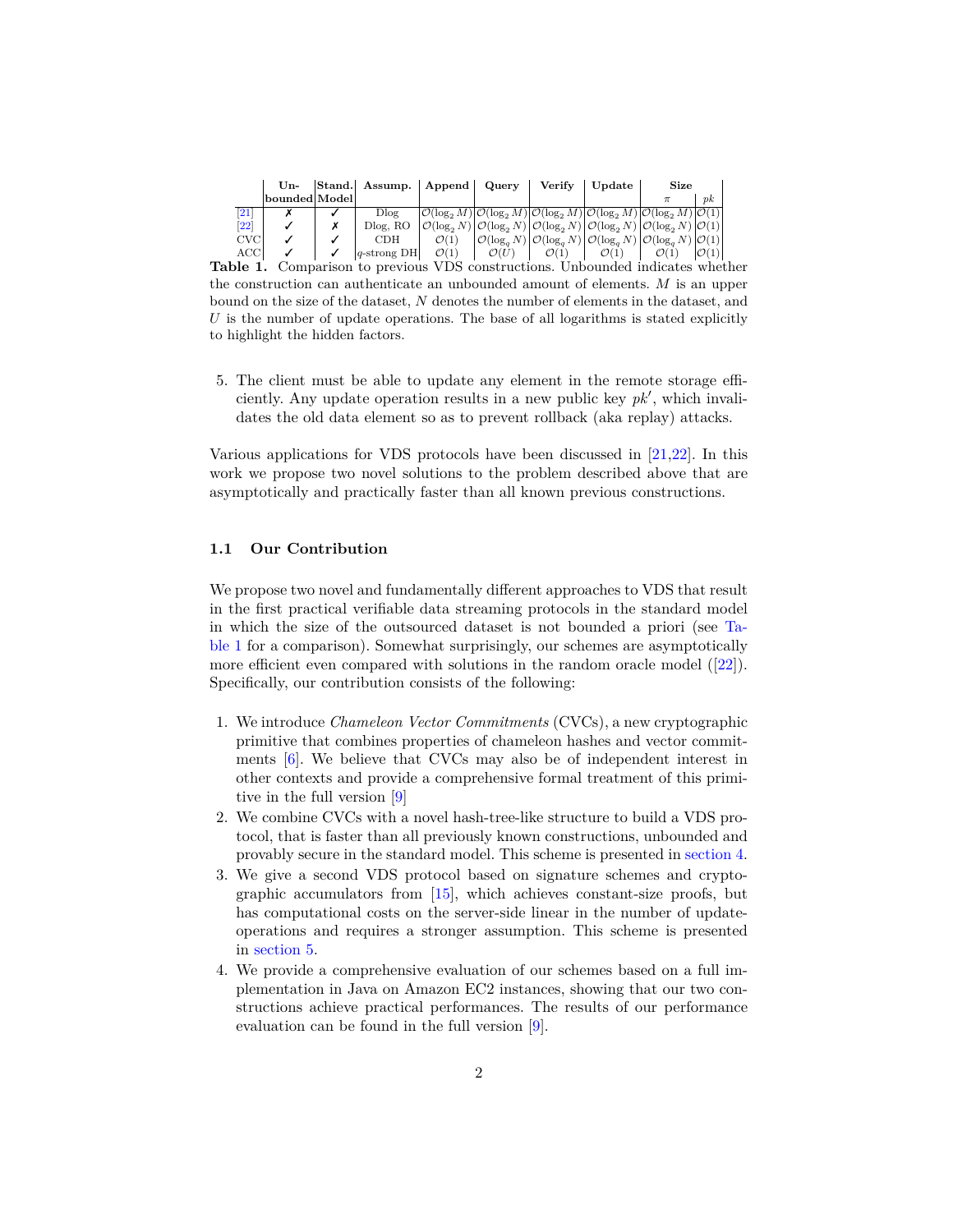#### <span id="page-2-0"></span>**1.2 Related Work**

Verifiable data streaming is a generalization of verifiable databases (VDB) [\[2\]](#page-26-1) and was first introduced by Schröder and Schröder  $[21]$ , who also presented a construction for an a priori *fixed* number of elements *M*. In their construction, all operations have computational cost logarithmic in this upper bound *M*, and proofs also have size logarithmic in *M*. Recently, Schröder and Simkin suggested the first VDS protocol that gets rid of such an upper bound [\[22\]](#page-28-1), but is only provably secure in the random oracle model. Table [1](#page-1-0) compares their previous constructions with ours.

VDBs were first introduced by Benabbas, Gennaro, and Vahlis [\[2\]](#page-26-1) with the main difference, compared to VDS, being that the size of the database is already defined during the setup phase, while in the VDS setting it may be unbounded. Furthermore, in a VDS protocol, elements can be appended to the dataset *noninteractively* by sending a single message to the server. Notably this message does not affect the verification key of the database. VDBs have been extensively investigated in the context of accumulators [\[15,](#page-27-1)[4,](#page-26-2)[5\]](#page-26-3) and authenticated data structures  $[14,12,17,24]$  $[14,12,17,24]$  $[14,12,17,24]$  $[14,12,17,24]$ . More recent works, such as  $[2]$  or  $[6]$ , also have an upper bound on the size of the dataset, and the scheme of [\[2\]](#page-26-1) is not publicly verifiable.

Other works like streaming authenticated data structures by Papamanthou et al. [\[16\]](#page-27-5) or the Iris cloud file system [\[23\]](#page-28-3) consider untrusted cloud storage providers, but require a key update for every appended element.

"Pure" streaming protocols between a sender and possibly multiple clients, such as TESLA and their variants, e.g. [\[19,](#page-27-6)[18\]](#page-27-7), require the sender and receiver to be loosely synchronized. Furthermore, these protocols do not offer public verifiability. The signature based solution of [\[19\]](#page-27-6) does not support efficient updates.

Very recently, the underlying technique of chameleon authentication trees has been applied to the problem of equivocation in distributed systems. In particular, Ruffing et al. showed that making conflicting statements to others in a distributed protocol, can be monetarily disincentivized by the use of cryptocurrencies such as Bitcoin [\[20\]](#page-27-8).

#### **1.3 Straw Man Approaches**

In a VDS protocol, the server must be able to prove the authenticity of each element under the public verification key. Here we discuss two simple approaches and their drawbacks.

One trivial idea might be to simply sign all elements and their position in the dataset: The client simply stores a key-pair for a signature scheme and the number of elements in the dataset. To append a new element to the dataset the client signs the new element and its position and gives both the new element and the signature to the server. However, it is not clear how to update an element in the dataset efficiently. Simply signing the new element is not sufficient, since the old element is not invalidated, i.e., upon a query for the updated index, the server could simply return the old element instead of the new one.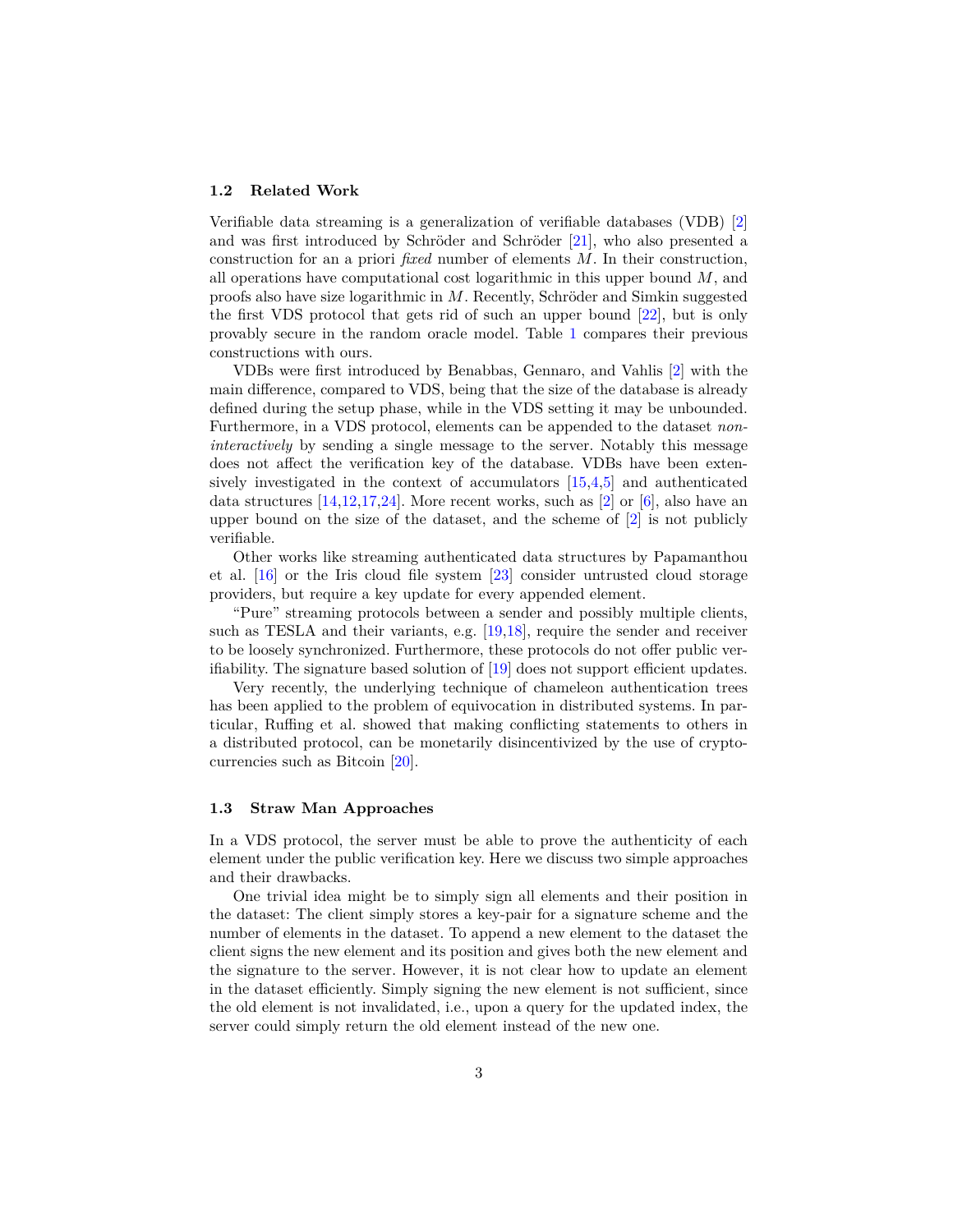Another idea to construct a VDS protocol might be to use a Merkle tree over all elements and a signature on the root of this tree: To append a new element, the client recomputes the new Merkle root, signs it, and gives the new element and the signed root to the server. To update an existing entry in the dataset, the client computes the new Merkle root, picks a fresh key-pair for the signature, signs the root and publishes the new verification key of the signature scheme as the public verification key. While this approach does indeed work, it requires computations logarithmic in the size of the dataset on the client-side, whereas our constructions achieve constant-time.

## <span id="page-3-0"></span>**1.4 Our Approach**

Similar to previous approaches [\[21,](#page-28-0)[22\]](#page-28-1) our first scheme uses a Merkle-Tree-like structure to authenticate elements. Every node in the tree authenticates one element in the dataset, and the position in the dataset determines the position of the node in the tree. The root of the tree serves as the public key, and a proof that an element is stored at a certain position in the dataset consists of all nodes along the path from that element's node to the root. However, in contrast to a Merkle-Tree, our tree-structure does not distinguish between inner-nodes, which authenticate their children, and leaf-nodes, which authenticate elements. Instead, every node in our tree-structure authenticates both, a data element *and* its children in the tree. By using CVCs instead of a hash in each node, our treestructure also allows us to add new layers to the tree *without* changing the root node. Furthermore, CVCs also allow us to increase the arity of the tree without increasing the size of proofs. Finally, by exploiting the arithmetic structure of CVCs, our first scheme allows to append new elements by sending a constant size message from the client to the server.

Our second scheme follows a completely different approach. As in the first straw man approach, the client holds a key-pair for a signature scheme and signs elements and their position in the dataset. We solve the problem of updates, by using a cryptographic accumulator as a black-list for invalidted signatures. To prevent the rollback attacks, in our scheme, the server has to give a proof-of-nonmembership, to prove that a signature had not been revoked by some previous update.

# **2 Preliminaries**

In this section we define our notation and describe some cryptographic primitives and assumptions used in this work.

The security parameter is denoted by  $\lambda$ .  $a||b$  refers to an encoding that allows to uniquely recover the strings *a* and *b*. If *A* is an efficient (possibly randomized) algorithm, then  $y \leftarrow A(x; r)$  refers to running A on input x using randomness r and assigning the output to *y*.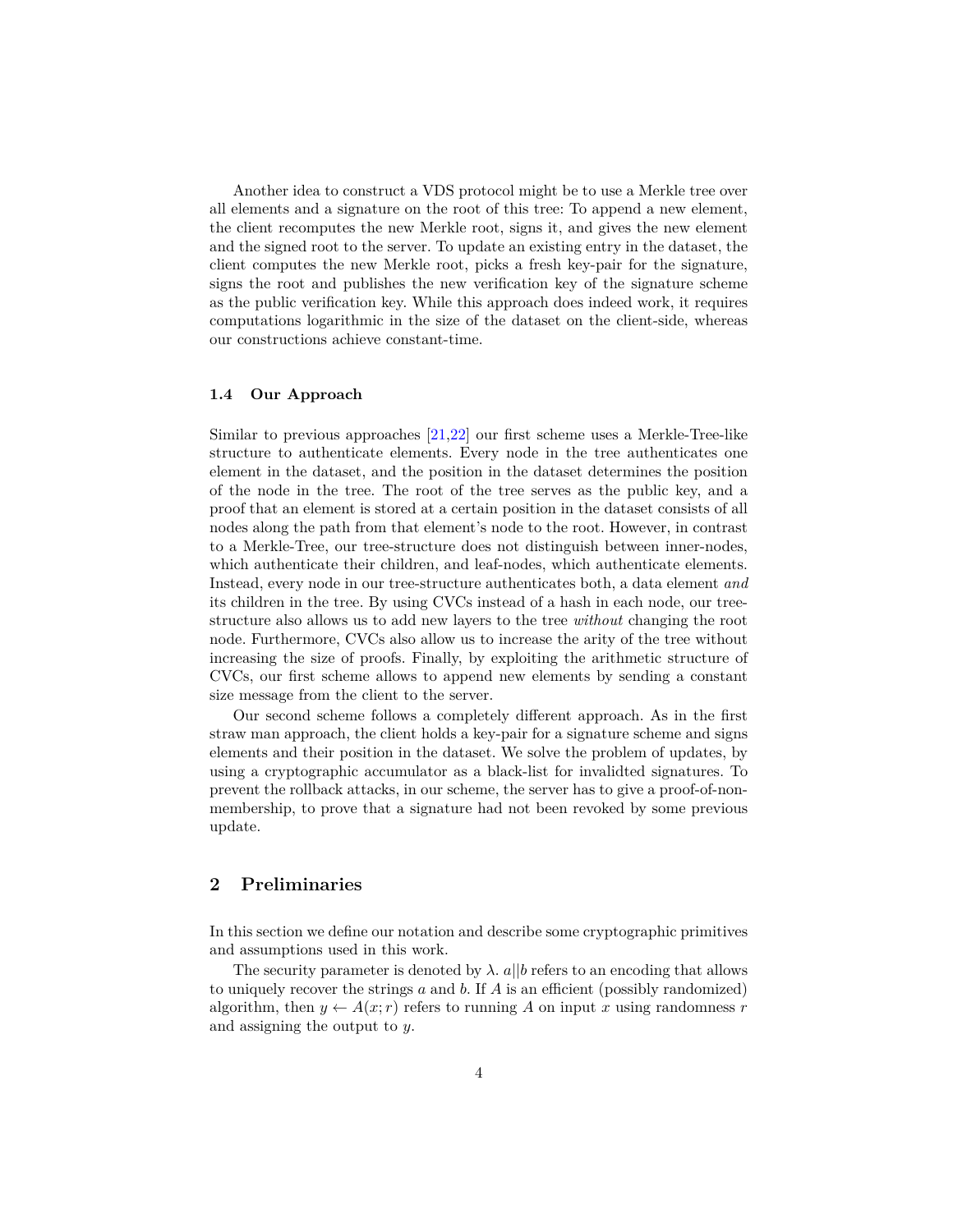#### **2.1 Bilinear Maps**

Let  $\mathbb{G}_1, \mathbb{G}_2$ , and  $\mathbb{G}_T$  be cyclic multiplicative groups of prime order p, generated by  $g_1$  and  $g_2$ , respectively. Let  $e : \mathbb{G}_1 \times \mathbb{G}_2 \mapsto \mathbb{G}_T$  be a bilinear pairing with the following properties:

- 1. Bilinearity  $e(P^a, Q^b) = e(P, Q)^{ab}$  for all  $P \in \mathbb{G}_1$  and all  $Q \in \mathbb{G}_2$  and  $a, b \in \mathbb{G}_2$  $\mathbb{Z}_p$ ;
- 2. Non-degeneracy  $e(g_1, g_2) \neq 1$ ;
- 3. Computability: There exists an efficient algorithm to compute *e*(*P, Q*) for all  $P \in \mathbb{G}_1$  and all  $Q \in \mathbb{G}_2$ .

If  $\mathbb{G}_1 = \mathbb{G}_2$  then the bilinear map is called *symmetric*. A *bilinear instance generator* is an efficient algorithm that takes as input the security parameter  $1^{\lambda}$  and outputs a random tuple  $(p, \mathbb{G}_1, \mathbb{G}_2, \mathbb{G}_T, g_1, g_2, e)$ .

## **2.2 Computational Assumptions**

Now we briefly recall the definitions of the Computational Diffie-Hellman (CDH) assumption, the Square-Computational Diffie-Hellman (Square-CDH) assumption, and the *q*-strong Diffie-Hellman assumption.

**Assumption 1** (CDH). Let  $G$  be a group of prime order p, let  $g \in G$  be a *generator, and let a, b be two random elements from* Z*p. The Computational Diffie-Hellman assumption holds in* G *if for every PPT adversary* A *the probability* Prob $\left[ \mathcal{A}(g, g^a, g^b) = g^{ab} \right]$  *is negligible in*  $\lambda$ *.* 

<span id="page-4-0"></span>**Assumption 2 (Square-CDH assumption).** *Let* G *be a group of prime order*  $p, let g \in \mathbb{G}$  *be a generator, and let a be a random element from*  $\mathbb{Z}_p$ *. The Square Computational Diffie-Hellman assumption holds in* G *if for every PPT adversary* A the probability Prob $\left[\mathcal{A}(g, g^a) = g^{a^2}\right]$  is negligible in  $\lambda$ .

It is worth noting that the Square-CDH assumption has been shown equivalent to the standard CDH assumption [\[1](#page-26-4)[,13\]](#page-27-9).

**Assumption 3** (*q***-strong DH** assumption). Let  $(p, \mathbb{G}, \mathbb{G}_T, e, g)$  be a tuple *generated by a bilinear instance generator, and let s be randomly chosen in*  $\mathbb{Z}_p^*$ . *We say that the q-Strong DH (q-SDH) assumption holds if every PPT algorithm*  $\mathcal{A}(p,\mathbb{G},\mathbb{G}_T,e,g,g^s,g^{s^2},\ldots,g^{s^q})$  has negligible probability (in  $\lambda$ ) of returning a  $pair (c, g^{1/(s+c)}) \in \mathbb{Z}_p^* \times \mathbb{G}.$ 

#### **2.3 Chameleon Hash Functions**

A chameleon hash function is a randomized collision-resistant hash function that provides a trapdoor to find collisions. This means that given the trapdoor *csk*, a message  $m$ , some randomness  $r$  and another message  $m'$ , it is possible to find a randomness  $r'$  s.t.  $\text{Ch}(m;r) = \text{Ch}(m';r').$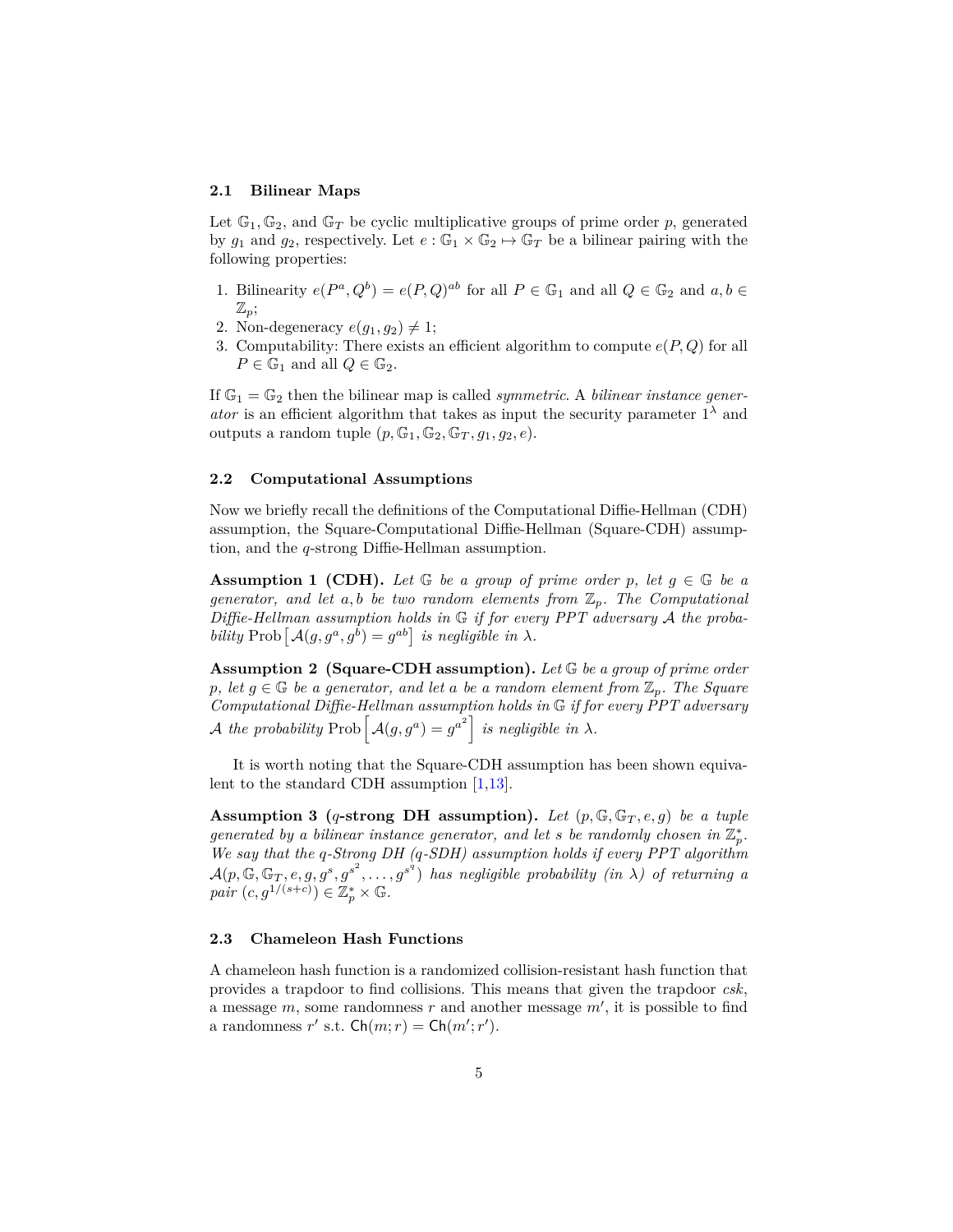**Definition 1 (Chameleon Hash Function).** *A* chameleon hash function *is a tuple of PPT algorithms*  $\mathcal{CH} = (\mathsf{CHGen}, \mathsf{Ch}, \mathsf{Col})$ :

- CHGen(1*<sup>λ</sup>* )**:** *The key generation algorithm returns a key-pair* (*csk, cpk*) *and sets*  $Ch(\cdot) := Ch(cpk, \cdot).$
- $Ch(m;r)$ : The input of the hashing algorithm is a message m and some random*ness*  $r \in \{0,1\}^{\lambda}$  *and it outputs a hash value.*
- $\text{Col}(csk, m, r, m')$ : Upon input of the trapdoor csk, a message m, some random*ness r* and another message m', the collision finding algorithm returns some *randomness*  $r'$  *s.t.*  $\text{Ch}(m; r) = \text{Ch}(m'; r').$
- **Uniform Distribution:** *The output of* Ch *is uniformly distributed, thus the output of* Ch(*m*; *r*) *is independent of m. Furthermore, the distribution of* Col( $csk, m, r, m'$ ) *is identical to the distribution of r.*

A chameleon hash is required to be collision-resistant, i.e., no PPT adversary should be able to find  $(m, r)$  and  $(m', r')$  s.t.  $(m, r) \neq (m', r')$  and  $Ch(m, r) =$  $\mathsf{Ch}(m'; r').$ 

**Definition 2 (Collision Resistance).** *A chameleon hash*  $CH$  *is* collision-resistant *if the success probability for any PPT adversary* A *in the following game is negligible in λ:*

```
Experiment \textsf{HashCol}^{\mathcal{CH}}_{\mathcal{A}}(\lambda)
```
 $(csk, cpk) \leftarrow \text{CHGen}(1^{\lambda})$  $(m, m', r, r') \leftarrow \mathcal{A}(\mathsf{Ch})$ *if*  $\text{Ch}(m; r) = \text{Ch}(m'; r')$  *and*  $(m, r) \neq (m', r')$  *output* 1 *else output* 0

## <span id="page-5-0"></span>**2.4 Vector Commitments**

A vector commitment [\[6\]](#page-26-0) is a commitment to an ordered sequence of messages, which can be opened at each position individually. Furthermore, a vector commitment provides an interface to update single messages and their openings.

**Definition 3 (Vector Commitment).** *A* vector commitment *is a tuple of PPT algorithms* VC = (VGen*,* VCom*,* VOpen*,* VVer*,* VUpdate*,* VProofUpdate)*:*

- $\mathsf{VGen}(1^\lambda, q)$ : The key generation algorithm gets as input the security parameter *λ and the size of the vector q and outputs some public parameters* pp*.*
- $VCom_{\text{pp}}(m_1, \ldots, m_q)$ : *Given q messages, the commitment algorithm returns a commitment C and some auxiliary information* aux*, which will be used for proofs and updates.*
- VOpen<sub>pp</sub> $(m, i, \text{aux})$ : The opening algorithm takes as input a message m, a posi*tion i and some auxiliary information* aux *and returns a proof Λ<sup>i</sup> that m is the message at position i.*
- $VVer_{\text{pp}}(C, m, i, A_i)$ : *The verification algorithm outputs 1 only if*  $A_i$  *is a valid proof that C was created to a sequence with m at position i.*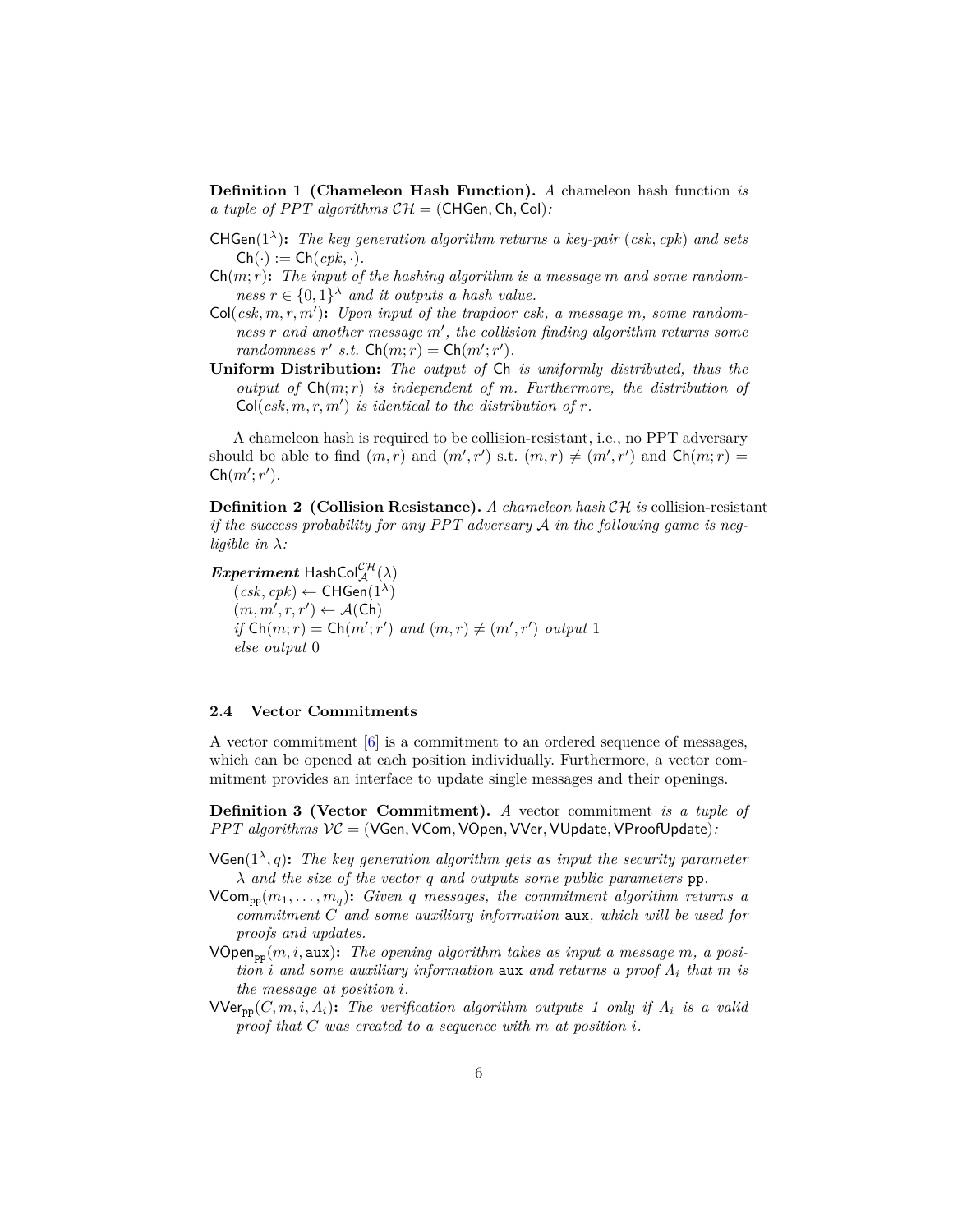- $\mathsf{VUpdate}_{\mathsf{pp}}(C, m, m', i)$ : The update algorithm allows to change the *i*-th message  $\int$  *in*  $\int$  *C*  $\int$  *from m to m*<sup> $\prime$ </sup>. It outputs an updated commitment  $C'$  and some update*information U.*
- $V$ Proof $\mathsf{Update}_{\texttt{pp}}(C, A_j, m', i, U)$ : The proof-update algorithm may be run by any*one holding a proof*  $\Lambda_j$  *that is valid w.r.t.*  $C$  *to obtain the updated commitment*  $C'$  *and an updated proof*  $\Lambda'_{j}$  *that is valid w.r.t.*  $C'$ *.*

The security definition of vector commitments requires a vector commitment to be position-binding, i.e., no PPT adversary  $A$  given pp can open a commitment to two different messages at the same position. Formally:

**Definition 4 (Position-Binding).** *A vector commitment is* position-binding *if the success probability for any PPT adversary* A *in the following game is negligible in λ:*

 $Experiment$   $\mathsf{PosBdg}_{\mathcal{A}}^{\mathcal{VC}}(\lambda)$  $\mathtt{pp}\leftarrow \mathsf{VGen}(1^{\lambda},q)$  $(C, m, m', i, A, A') \leftarrow \mathcal{A}(pp)$  $if m \neq m' \land \textsf{VVer}_{pp}(C, m, i, \Lambda) \land \textsf{VVer}_{pp}(C, m', i, \Lambda')$  *output* 1 *else output* 0*.*

#### <span id="page-6-0"></span>**2.5 The Bilinear-Map Accumulator**

We briefly recall the accumulator based on bilinear maps first introduced by Nguyen [\[15\]](#page-27-1). For simplicity, we describe the accumulator using symmetric bilinear maps. A version of the accumulator using asymmetric pairings can be obtained in a straightforward way, and our implementation does indeed work on asymmetric MNT curves.

For some prime p, the scheme accumulates a set  $\mathcal{E} = \{e_1, \ldots, e_n\}$  of elements from  $\mathbb{Z}_p^*$  into an element  $f'(\mathcal{E})$  in G. Damgård and Triandopoulos [\[7\]](#page-27-10) extended the construction with an algorithm for issuing constant size proofs of non-membership, i.e., proofs that an element  $e \notin \mathcal{E}$ . The public key of the accumulator is a tuple of elements  ${g^{s}}^i | 0 \le i \le q$ , where *q* is an upper bound on  $|\mathcal{E}| = n$  that grows polynomially with the security parameter  $\lambda = \mathcal{O}(\log p)$ . The corresponding secret key is *s*. More precisely, the accumulated value  $f'(\mathcal{E})$ is defined as

$$
f'(\mathcal{E}) = g^{(e_1+s)(e_2+s)\dots(e_n+s)}.
$$

The *proof of membership* is a witness  $A_{e_i}$  which shows that an element  $e_i$  belongs to the set  $\mathcal E$  and it is computed as

$$
A_{e_i} = g^{\prod_{e_j \in \mathcal{E}: e_j \neq e_i} (e_j + s)}.
$$

Given the witness  $A_{e_i}$ , the element  $e_i$ , and the accumulated values  $f'(\mathcal{E})$ , the verifier can check that

$$
e(A_{e_i}, g^{e_i} \cdot g^s) = e(f'(\mathcal{E}), g).
$$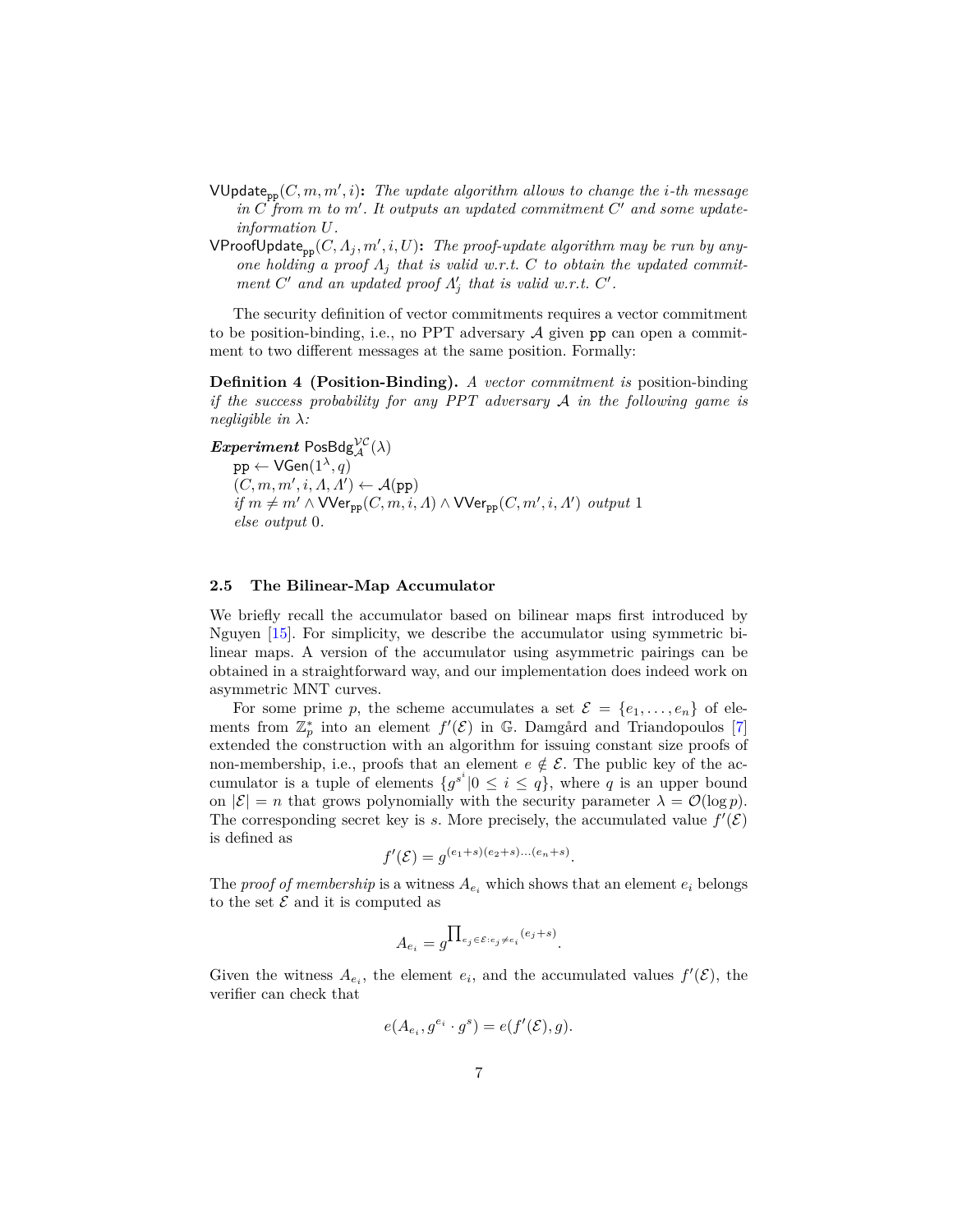The proof of *non-membership*, which shows that  $e_i \notin \mathcal{E}$ , consists of a pair of witnesses  $\hat{w} = (w, u) \in \mathbb{G} \times \mathbb{Z}_p^*$  with the requirements that:

$$
u \neq 0
$$
  

$$
(e_i + s) | \left[ \prod_{e \in \mathcal{E}} (e + s) + u \right]
$$
  

$$
w^{(e_i + s)} = f'(\mathcal{E}) \cdot g^u
$$

The verification algorithm in this case checks that

<span id="page-7-1"></span><span id="page-7-0"></span>
$$
e(w, g^{e_i} \cdot g^s) = e(f'(\mathcal{E}) \cdot g^u, g).
$$

The authors also show that the proof of non-membership can be computed efficiently without knowing the trapdoor *s*.

The security of this construction relies on the *q*-strong Diffie-Hellman assumption. In particular, Nguyen showed that the accumulator is collision-resistant under the *q*-SDH assumption:

**Lemma 1** ([\[15\]](#page-27-1)). Let  $\lambda$  be the security parameter and  $t = (p, \mathbb{G}, \mathbb{G}_T, e, g)$  be *a tuple of bilinear pairing parameters. Under the q-SDH assumption, given a* set of elements  $\mathcal{E}$ , the probability that, for some *s* chosen at random in  $\mathbb{Z}_p^*$ , any *efficient adversary* A, knowing only  $t, g, g^s, g^{s^2}, \ldots, g^{s^q}$   $(q \geq |\mathcal{E}|)$ , can find a set  $\mathcal{E}' \neq \mathcal{E}$  ( $q \geq |\mathcal{E}'|$ ) such that  $f'(\mathcal{E}') = f'(\mathcal{E})$  is negligible.

Damgård and Triandopoulos showed that:

**Lemma 2** ([\[7\]](#page-27-10)). *Under the q-SDH assumption, for any set*  $\mathcal{E}$  *there exists a unique non-membership witness with respect to the accumulated value*  $f'(\mathcal{E})$  and *a corresponding efficient and secure proof of non-membership verification test.*

### <span id="page-7-2"></span>**2.6 Verifiable Data Streaming**

A VDS protocol [\[21\]](#page-28-0) allows a client, who possesses a private key, to store a large amount of ordered data  $d_1, d_2, \ldots$  on a server in a verifiable manner, i.e., the server can neither modify the stored data nor append additional data. Furthermore, the client may ask the server about data at a position  $i$ , who then has to return the requested data  $d_i$  along with a publicly verifiable proof  $\tilde{\pi}_i$ , which proves that *d<sup>i</sup>* was actually stored at position *i*. Formally, a VDS protocol is defined as follows:

**Definition 5 (Verifiable Data Streaming).** *A* verifiable data streaming *protocol* VDS = (Setup*,* Append*,* Query*,* Verify*,*Update) *is a protocol between a client* C *and a server* S*, which are both PPT algorithms. The server holds a database DB.*

Setup( $1^{\lambda}$ ): The setup algorithm takes as input the security parameter and gen*erates a key-pair* (*pk, sk*)*, gives the public verification key pk to the server* S *and the secret key sk to the client* C*.*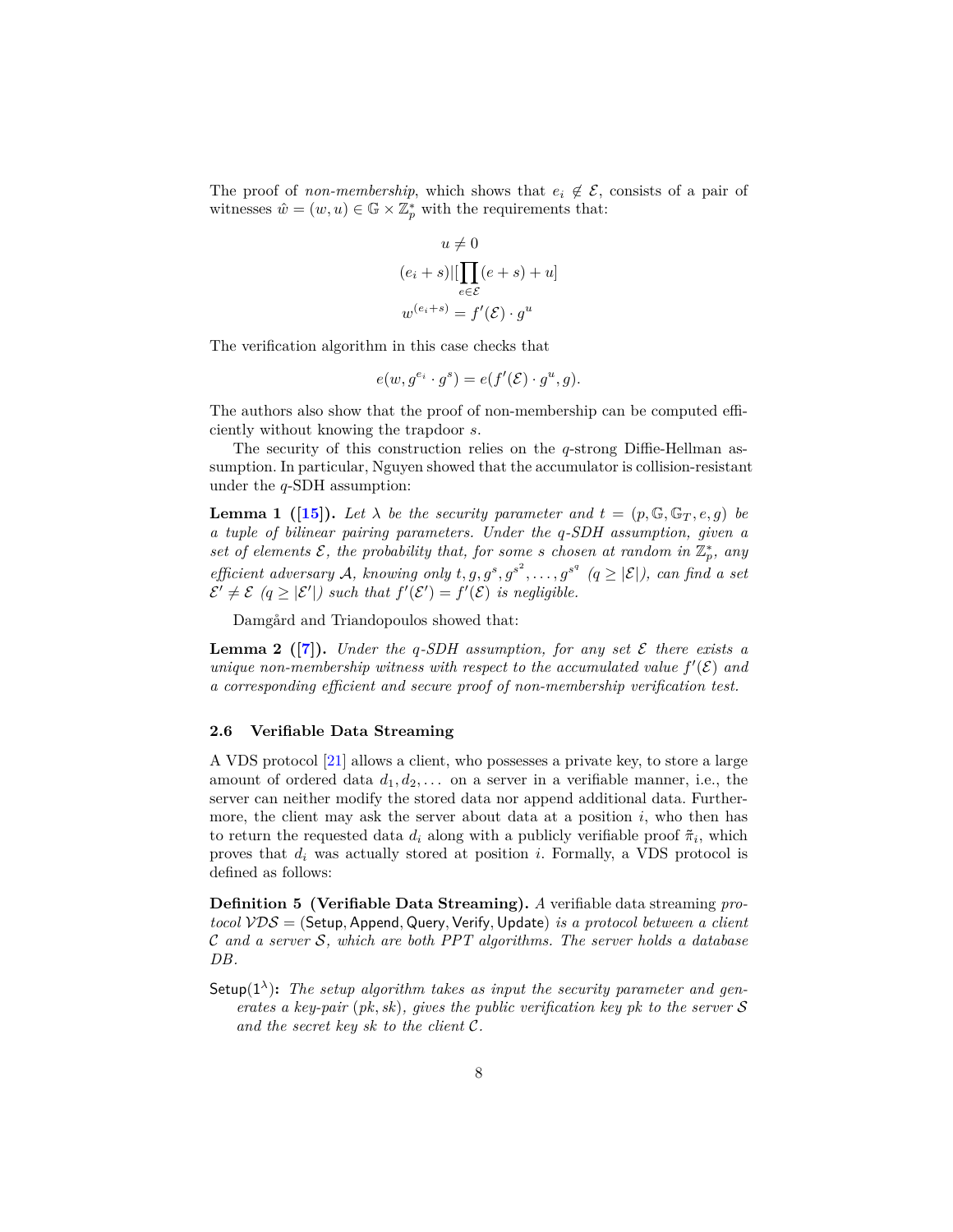- Append(*sk, d*)**:** *The append protocol takes as input the secret key and some data d. During the protocol, the client* C *sends a single message to the server* S*, who will then store the new item d in DB. This protocol may output a new* secret key sk' to the client, but the public key does not change.
- Query( $pk$ *, DB, i*): *The query protocol runs between*  $S(pk, DB)$  *and*  $C(i)$ *. At the end the client will output the i-th entry of the database DB along with a*  $\text{proof } \tilde{\pi}_i$ .
- $\text{Verify}(pk, i, d, \tilde{\pi}_i)$ : The verification algorithm outputs *d*, iff *d* is the *i*-th element *in the database according to*  $\tilde{\pi}_i$ *. Otherwise it outputs*  $\perp$ *.*
- Update( $pk$ *, DB, sk, i, d'*): *The update protocol runs between*  $S(pk, DB)$  *and*  $C(i, d')$ *. At the end, the server will update the i-th entry of its database DB to d* <sup>0</sup> *and* both parties will update their public key to pk<sup>'</sup>. The client may also update  $his$  secret key to  $sk'$ .

Intuitively the security of a VDS protocol demands that an attacker should not be able to modify stored elements nor should he be able to add further elements to the database. In addition, the old value of an updated element should no longer verify. This can be formalized in the following game VDSsec:

- **Setup:** First, the challenger generates a key-pair  $(sk, pk) \leftarrow$  Setup(1<sup> $\lambda$ </sup>). It sets up an empty database *DB* and gives the public key vp to the adversary A.
- **Streaming:** In this adaptive phase, the adversary A can add new data by giving  $\mathbf{A}$  some data *d* to the challenger, which will then run  $({\mathit{sk}}',i,{\tilde{\pi}}_i) \leftarrow \mathsf{Append}({\mathit{sk}},d)$ to append *d* to its database. The challenger then returns  $(i, \tilde{\pi}_i)$  to the adversary. A may also update existing data by giving a tuple  $(d', i)$  to the challenger, who will then run the update protocol  $Update(pk, DB, sk, i, d')$ with the adversary  $A$ . The challenger will always keep the latest public key  $pk^*$  and a ordered sequence of the database  $Q = \{(d_1, 1), \ldots, (d_{q(\lambda)}, q(\lambda))\}.$

**Output:** To end the game, the adversary A can output a tuple  $(d^*, i^*, \hat{\pi})$ . Let  $\hat{d} \leftarrow$  Verify( $pk^*, i^*, d^*, \hat{\pi}$ ). The adversary wins iff  $\hat{d} \neq \perp$  and  $(\hat{d}, i^*) \notin Q$ .

<span id="page-8-0"></span>**Definition 6 (Secure VDS).** *A VDS protocol is* secure*, if the success probability of any PPT adversary in the above game* VDSsec *is at most negligible in λ.*

# <span id="page-8-1"></span>**3 Chameleon Vector Commitments**

In this section we introduce chameleon vector commitments (CVCs). CVCs extend the notion of vector commitments  $[10,6]$  $[10,6]$ . CVCs allow one to commit to an ordered sequence of messages in such a way that it is possible to open each position individually, and the commitment value as well as the openings are concise, i.e., of size independent of the length of the message vector. In addition CVCs satisfy a novel chameleon property, meaning that the holder of a trapdoor may replace messages at individual positions *without* changing the commitment value.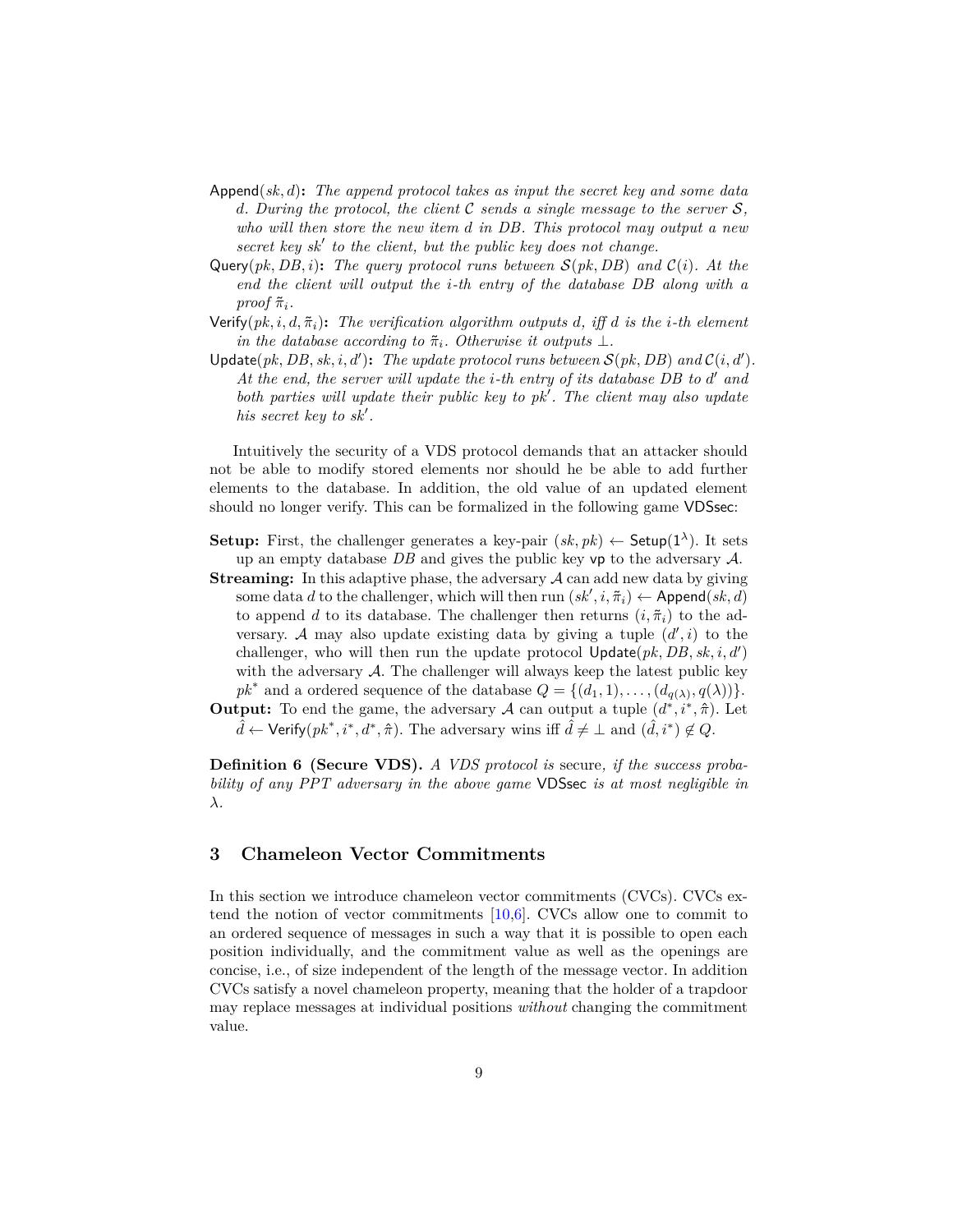#### **3.1 Defining CVCs**

We define CVCs as a tuple of seven efficient algorithms: a key generation algorithm CGen to compute a set of public parameters and a trapdoor, a commitment algorithm CCom to commit to a vector of messages, an opening algorithm COpen to open a position of a commitment, a collision finding algorithm CCol that uses the trapdoor to output the necessary information for opening a commitment to a different value, an updating algorithm CUpdate to update the values in a commitment without recomputing the entire commitment, a proof update algorithm CProofUpdate to update proofs accordingly, and a verification algorithm CVer to verify the correctness of an opening w.r.t. a commitment.

**Definition 7 (Chameleon Vector Commitment).** *A* chameleon vector commitment *is a tuple of PPT algorithms* CVC = (CGen*,* CCom*,* COpen*,* CVer*,* CCol*,* CUpdate*,* CProofUpdate) *working as follows:*

- **Key Generation** CGen $(1^{\lambda}, q)$ : The key generation algorithm takes as inputs *the security parameter*  $\lambda$  *and the vector size q. It outputs some public parameters* pp *and a trapdoor* td*.*
- **Committing**  $\text{Com}_{\text{pp}}(m_1, \ldots, m_q)$ : On input of a list of *q* ordered messages, *the committing algorithm returns a commitment C and some auxiliary information* aux*.*
- **Opening** COpen<sub>pp</sub> $(i, m, \text{aux})$ : *The opening algorithm returns a proof*  $\pi$  *that*  $m$ *is the i-th committed message in a commitment corresponding to* aux*.*
- **Verification**  $\text{CVer}_{\text{pp}}(C, i, m, \pi)$ : *The verification algorithm returns* 1 iff  $\pi$  *is a valid proof that C was created on a sequence of messages with m at position i.*
- Collision finding  $CCol_{pp}(C, i, m, m', \text{td}, \text{aux})$ : *The collision finding algorithm returns a new auxiliary information*  $\text{aux}'$  such that the pair  $(C, \text{aux}')$  is in*distinguishable from the output of*  $CCom_{\text{pp}}$  *on a vector of q messages with*  $m'$ *instead of m at position i.*
- **Updating** CUpdate<sub>pp</sub> $(C, i, m, m')$ : The update-algorithm allows to update the *i*- $$ *C* <sup>0</sup> *and an update information U, which can be used to update both* aux *and previously generated proofs.*
- **Updating Proofs** <code>CProofUpdate<sub>pp</sub> $(C, \pi_j, i, U)$ : *The proof-update-algorithm al-*</code> *lows to update a proof*  $\pi_j$  *that is valid for position j w.r.t. C to a new proof*  $\pi'_j$ *that is valid w.r.t.*  $C'$  *using the update information*  $U$ *.*

A tuple  $\mathcal{CVC}$  of algorithms as defined above is a chameleon vector commitment if it is *correct*, *concise* and *secure*.

<span id="page-9-0"></span>Conciseness is a property about the communication efficiency of CVCs which is defined as follows:

**Definition 8 (Concise).** *A* CVC *is* concise*, if both the size of the commitment C* and the size of the proofs  $\pi_i$  are independent of the vector size q.

Informally, correctness guarantees that a CVC works as expected when its algorithms are honestly executed. A formal definition follows: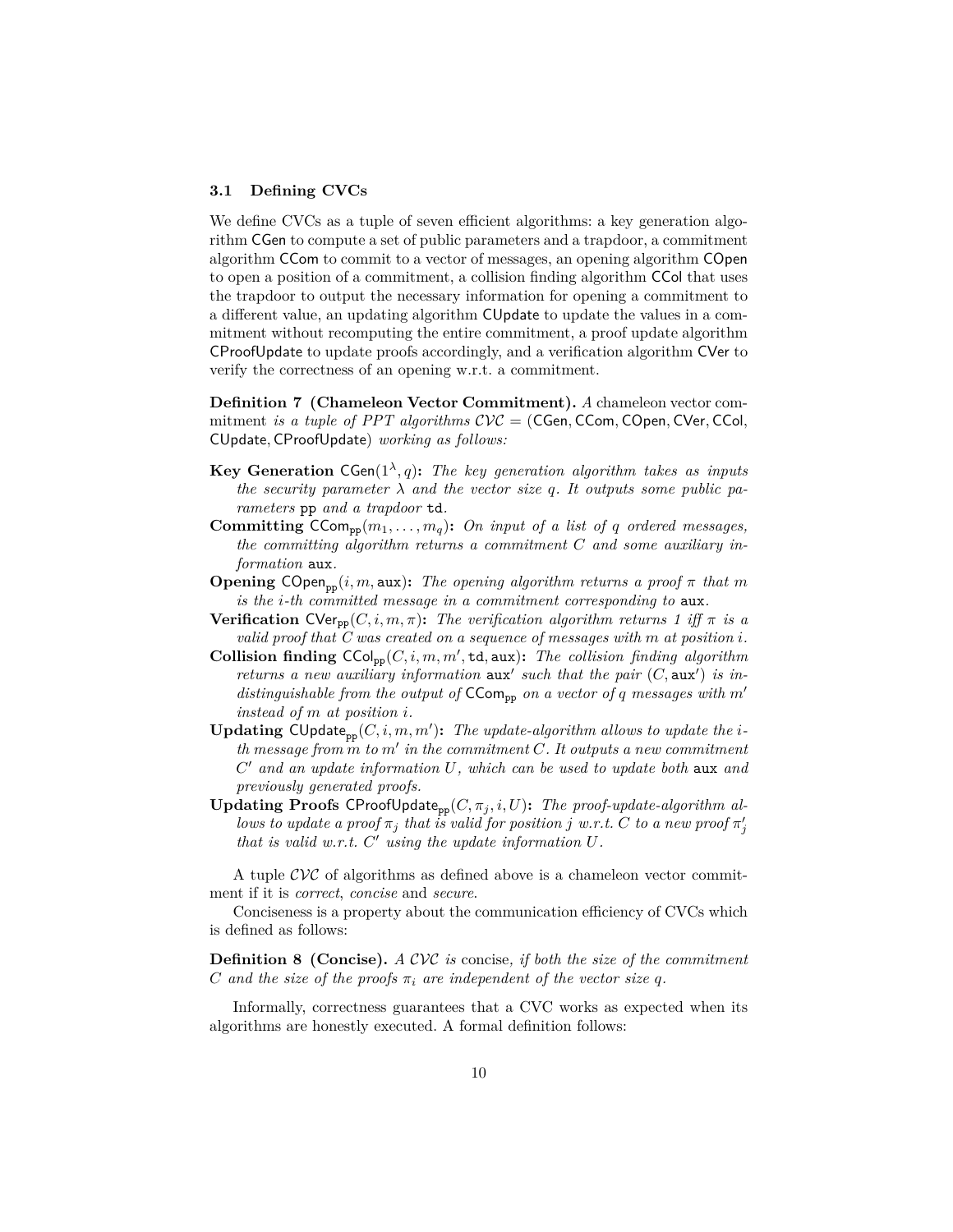**Definition 9** (Correctness). *A CVC is* correct *if for all*  $q = poly(\lambda)$ *, all honestly generated parameters* ( $pp, td$ )  $\leftarrow$  CGen( $1^{\lambda}, q$ ) *and all messages* ( $m_1, \ldots, m_q$ ),  $if (C, aux) \leftarrow \text{CCom}_{pp}(m_1, \ldots, m_q)$  and  $\pi \leftarrow \text{COpen}_{pp}(i, m, aux)$ , then the ver*ification algorithm*  $\mathsf{CVer}_{\mathsf{pp}}(C, i, m, \pi)$  *outputs 1 with overwhelming probability. Furthermore, correctness must hold even after some updates occur. Namely, considering the previous setting, any message*  $m'$  *and any index i, if*  $(C', U) \leftarrow$  $\text{CUpdate}_{\text{pp}}(C, i, m_i, m')$  *and*  $\pi' \leftarrow \text{CProofUpdate}_{\text{pp}}(C, \pi, i, U)$ *, then the verification algorithm*  $CVer_{pp}(C', i, m', \pi')$  *must output* 1 with overwhelming probability

**Security of CVCs** Finally, we discuss the security of CVCs which is defined by three properties: *indistinguishable collisions*, *position binding* and *hiding*. Informally speaking, a CVC has indistinguishable collisions if one is not able to find out if the collision finding algorithm had been used or not. Secondly, a scheme satisfies position binding if, without knowing the trapdoor, it is not possible to open a position in the commitment in two different ways. Thirdly, hiding guarantees that the commitment does not leak any information about the messages that the commitment was made to. In what follows we provide formal definitions of these properties. Since the hiding property is not needed for our application, we have deferred its definition to the full version.

 $\mathbf{Experiment}\; \mathsf{Collnd}_{\mathcal{A}}^{\mathcal{CVC}}(\lambda)$  $(pp,td) \leftarrow \mathsf{CGen}(1^{\lambda},q)$  $b \leftarrow \{0, 1\}$  $((m_1, \ldots, m_q), (i, m'_i)) \leftarrow A_0(\texttt{pp}, \texttt{td})$  $(C_0, \text{aux}^*) \leftarrow \text{CCom}_{\text{pp}}(m_1, \ldots, m_i, \ldots, m_q)$  if  $m \neq m' \wedge (C, i) \notin Q$  $\mathtt{aux}_0 \leftarrow \mathsf{CCol_{pp}}(C_0, \widetilde{i}, m_i, m'_i, \mathtt{td}, \mathtt{aux}^*)$  $(C_1, \text{aux}_1) \leftarrow \text{CCom}_{\text{pp}}(m_1, \ldots, m_i', \ldots, m_q)$  $b' \leftarrow \mathcal{A}_1(C_b, \mathtt{aux}_b)$ if  $b = b'$  output 1 else output 0  $\operatorname{Experiment}$   $\mathsf{PosBdg}_{\mathcal{A}}^{\mathcal{CVC}}(\lambda)$  $(pp,td) \leftarrow \mathsf{CGen}(1^{\lambda},q)$  $(C, i, m, m', \pi, \pi') \leftarrow \mathcal{A}^{\mathsf{CCol}(\cdot, \cdot, \cdot, \cdot, \cdot, \mathsf{td}, \cdot)}(\text{pp})$ store (*C, i*) queried to CCol in *Q*  $\wedge$ CVer<sub>pp</sub> $(C, i, m, \pi)$  $\wedge$ CVer $_{\text{pp}}(C, i, m', \pi')$ output 1 else output 0

*Indistinguishable Collisions.* This is the main novel property of CVCs: one can use the trapdoor to change a message in the commitment without changing the commitment itself. Intuitively, however, when seeing proofs, one should not be able to tell whether the trapdoor has been used or not. We call this notion indistinguishable collisions, and we formalize it in the game ColInd. Observe that we require the indistinguishability to hold even when having knowledge of the trapdoor.

**Definition 10 (Indistinguishable Collisions).** *A* CVC *has* indistinguishable collisions *if the success probability of any stateful PPT adversary*  $\mathcal{A} = (\mathcal{A}_0, \mathcal{A}_1)$ *in the game* Collnd *is only negligibly bigger than*  $1/2$  *in*  $\lambda$ *.* 

*Position-binding* This property aims to capture that, without knowing the trapdoor, one should not be able to open the same position of a chameleon vector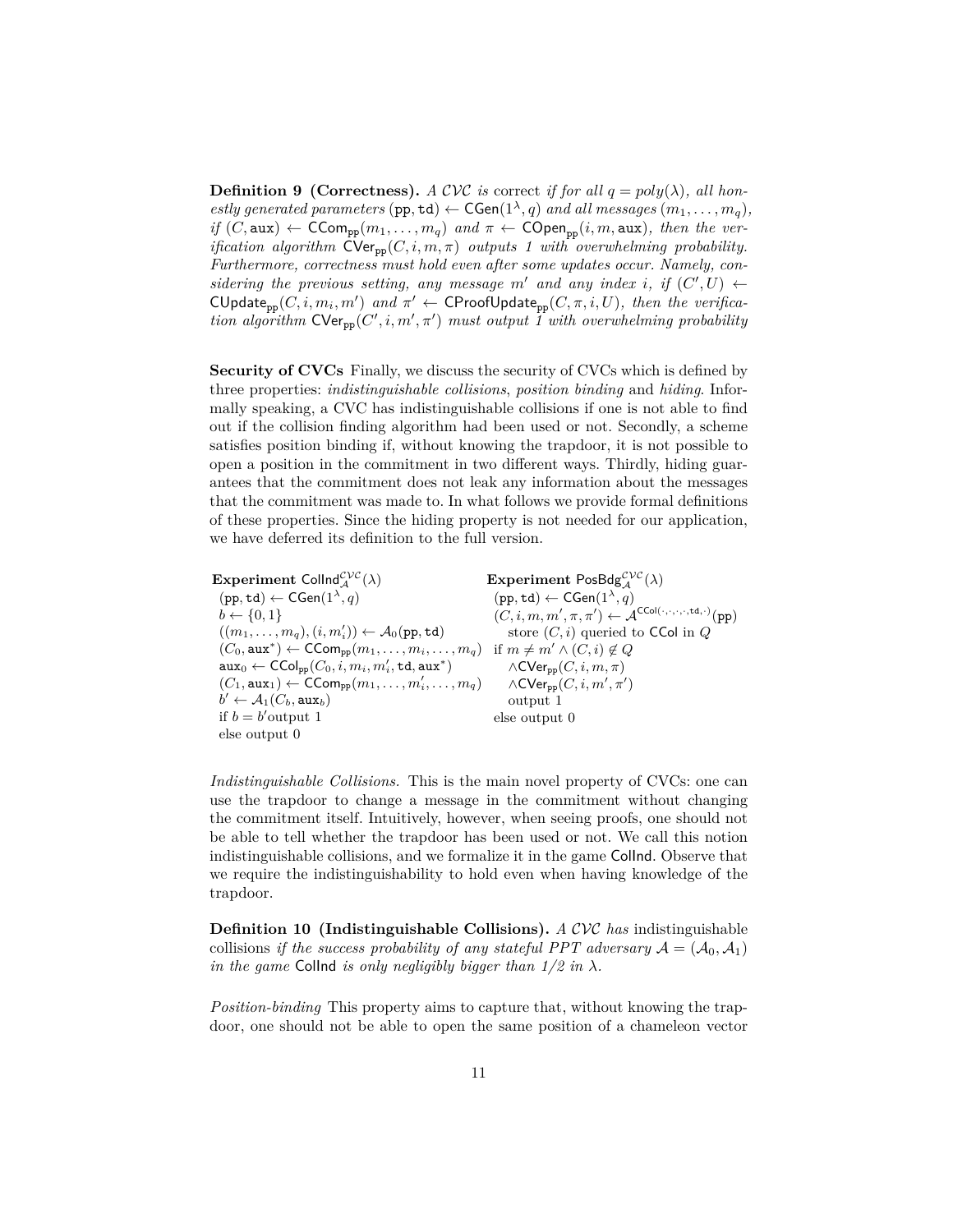commitment to two different messages. In particular, we consider a strong definition of this notion in which the adversary is allowed to use an oracle CCol for computing collisions. Namely, even when seeing collisions for some of the positions, an adversary must not find two different openings for other positions. This notion, called position-binding, is formalized as follows:

**Definition 11 (Position-Binding).** *A* CVC *satisfies* position-binding *if no PPT* adversary A can output two valid proofs for different messages  $(m, m')$  at *the same position i with non-negligible probability. Formally, the success probability af any PPT adversary* A *in the following game* PosBdg *should be negligible in λ. Whenever the adversary queries the collision oracle with a commitment,*  $a$  position, two messages and some auxiliary information  $(C, i, m, m', \text{aux})$ , the *game runs the collision finding algorithm*  $\text{aux}' \leftarrow \text{CCol}_{\text{pp}}(C, i, m, m', \text{td}, \text{aux})$  *and* returns  $aux'$  to the adversary.

### <span id="page-11-1"></span>**3.2 Construction of CVCs based on CDH**

In this section we show a direct construction of CVCs based on the Square-CDH assumption in bilinear groups, which – we note – has been shown equivalent to the standard CDH assumption [\[1](#page-26-4)[,13\]](#page-27-9). A generic construction of CVCs can be found in the fullversion [\[9\]](#page-27-0). Our direct construction can be seen as an aggregated variant of the Krawczyk-Rabin chameleon hash function [\[8\]](#page-27-12), or as a generalization of the VC scheme due to Catalano and Fiore [\[6\]](#page-26-0). For simplicity we describe the scheme in symmetric pairings, but we stress that this scheme can be expressed using asymmetric pairings and our implementation does use asymmetric pairings.

<span id="page-11-0"></span>**Construction 1.** *Let* G*,* G*<sup>T</sup> be two groups of prime order p with a bilinear map*  $e: \mathbb{G} \times \mathbb{G} \to \mathbb{G}_T$ .

- CGen( $1^{\lambda}, q$ ): Let  $g \in \mathbb{G}$  be a random generator. Choose  $z_1, \ldots, z_q \leftarrow \mathbb{Z}_p$  at random, set  $h_i = g^{z_i}$  for  $i = 1, ..., q$  and  $h_{i,j} = g^{z_i z_j}$  for  $i, j = 1, ..., q, i \neq j$ . *Finally, set*  $pp = (g, \{h_i\}_{i=1,\dots,q}, \{h_{i,j}\}_{i,j=1,\dots,q, i \neq j})$  *and*  $td = \{z_i\}_{i=1,\dots,q}$ .
- $\text{CCom}_{\text{pp}}(m_1, \ldots, m_q)$ : *Choose*  $r \leftarrow \mathbb{Z}_p$  *at random. Set*  $C = h_1^{m_1} \cdots h_q^{m_q} g^r$  *and*  $aux = (m_1, \ldots, m_q, r).$

 $\text{COpen}_{\text{pp}}(i, m, \text{aux})$ :  $Compute \pi = h_i^r \cdot \prod_{i=1}^{q}$  $j=1, j\neq i$  $h_{i,j}^{m_j}$ .

 $C\text{Ver}_{\text{PP}}(C, i, m, \pi)$ : If  $e(C/h_i^m, h_i) = e(\pi, g)$  output 1, else output 0.

 $\mathsf{CCol}_{\mathsf{pp}}(C, i, m, m', \mathsf{td}, \mathsf{aux})$ : *Parse*  $\mathsf{aux} = (m_1, \ldots, m_q, r)$ *. Compute*  $r' = r +$  $z_i(m - m')$  *and set*  $aux' = (m_1, \ldots, m', \ldots, m_q, r')$ *.* 

 $\text{CUpdate}_{\text{pp}}(C, i, m, m')$ :  $\text{Compute } C' = C \cdot h_i^{m'-m}, \text{ set } U = (i, u) = (i, m' - m).$  $C$ Proof $\bigcup_{i=1}^{n}$ date<sub>pp</sub> $(C, \pi_j, j, U)$ : *Parse*  $U = (i, u)$ *. Compute*  $C' = C \cdot h_i^u$ *. If*  $i \neq j$ *compute*  $\pi'_j = \pi_j \cdot h_{j,i}^u$ *, else*  $\pi'_j = \pi_j$ *.* 

We also show two additional algorithms that allow to "accumulate" several updates at different positions, and then to apply these updates to a proof in constant time.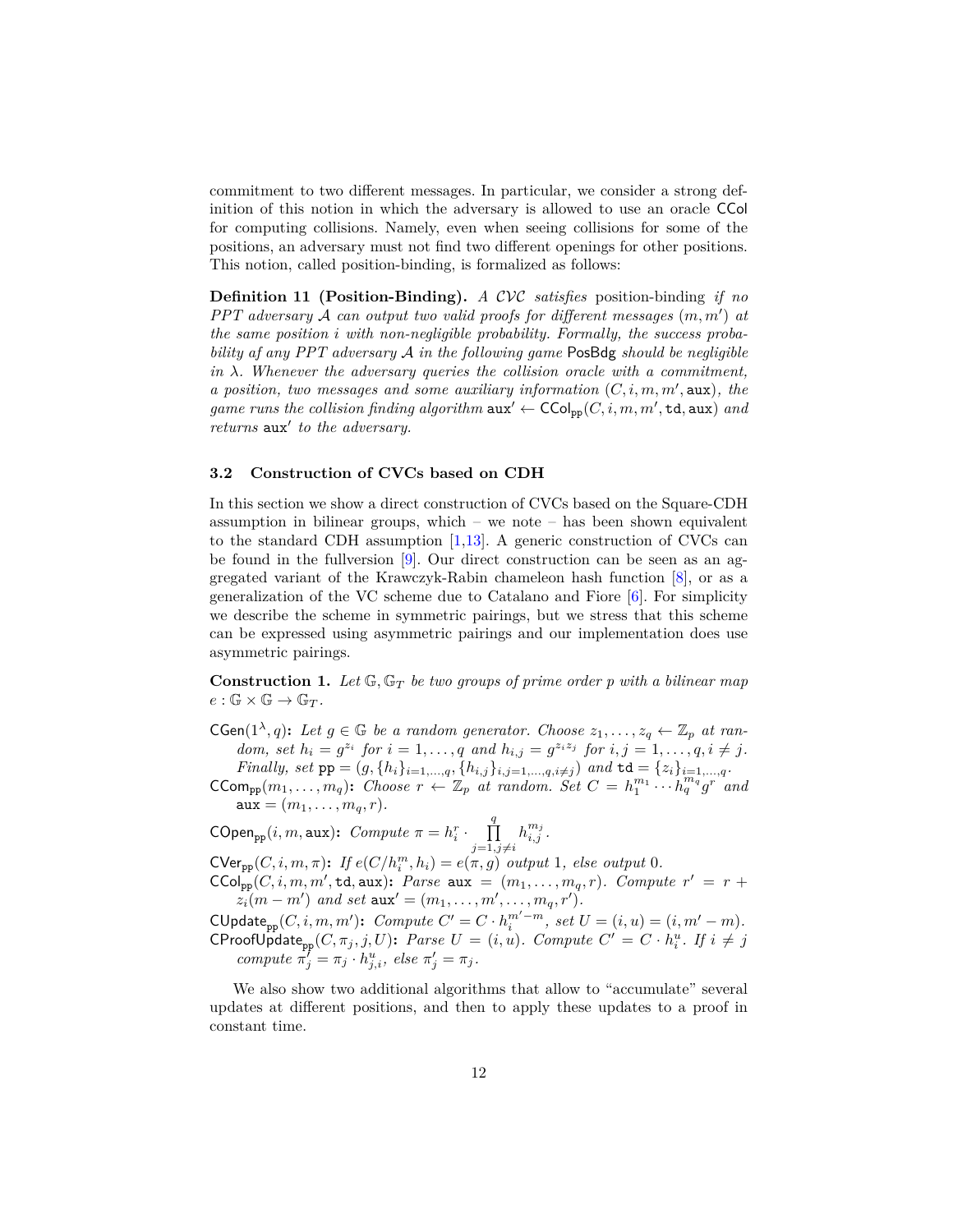accumulateUpdate<sub>pp</sub>(*AU, U*): Parse  $AU = (j, au)$  and  $U = (i, u)$ . If  $j \neq i$ , compute  $au = au \cdot h_{i,j}^u$ .

 $\mathsf{CProofUpdate}_{\mathsf{pp}}^{\prime}(\pi_j, \tilde{AU})$ : Parse  $AU = (j, au)$ . Compute  $\pi'_j = \pi_j \cdot au$ .

<span id="page-12-2"></span>**Theorem 1.** *If the CDH assumption holds, [Construction 1](#page-11-0) is a chameleon vector commitment.*

Please refer to the fullversion [\[9\]](#page-27-0) for the proofs.

# <span id="page-12-0"></span>**4 VDS from CVCs**

In this section we present our VDS protocol from CVCs. The section is structured as follows: in [Section 4.1](#page-12-1) we explain the main idea of the construction, the formal description is then given in [Section 4.2.](#page-14-0)

## <span id="page-12-1"></span>**4.1 Intuition**

The main idea is to build a *q*-ary tree where each node of the tree authenticates a data element and its *q* children. In our construction, every node is a CVC to a vector of size  $q + 1$ . The first component of this vector is the data element, and the *q* remaining components are the node's *q* children (or 0 as a dummy value for children that do not yet exist). The root of the tree is used as the public verification key, while the CVC trapdoor is the private key which enables the client to append further elements to the tree.

The tree is constructed in such a way that it grows dynamically from top to bottom. It works as follows: Initially, the tree consists only of the root node, which is a CVC to a vector of zeros. Elements are inserted into the tree from left to right and new children are linked to their parent by computing an opening for the appropriate position in the parent node.

Consider for example the tree shown in [Figure 1](#page-13-0) where  $q = 2$ . Blank spaces denote the fact, that no opening for this position has been computed yet (i.e. the corresponding child node does not exist yet). On the left side, the structure is depicted for a dataset that contains three elements  $(d_1, d_2, \text{ and } d_3)$ . To add the next element  $d_4$ , the client generates a new CVC to a vector of three elements, where the first component is the new element  $d_4$  and all the other components are set to 0. The new node  $n_4$  will be the second child of node  $n_1$ , thus the client computes an opening for the third component of  $n_1$  to the new CVC  $n_4$ . It can compute such an opening by finding a collision. The resulting tree is shown on the right.

For simplicity, the root node will not authenticate any data element, but only its children.

The proof that a data element *d* is stored at a certain position in the tree (and thereby in a certain position in the dataset) consists of a list of CVC-openings and intermediate nodes of the tree:

$$
\tilde{\pi}_i = (\pi_l, n_l, \ldots, n_1, \pi_0).
$$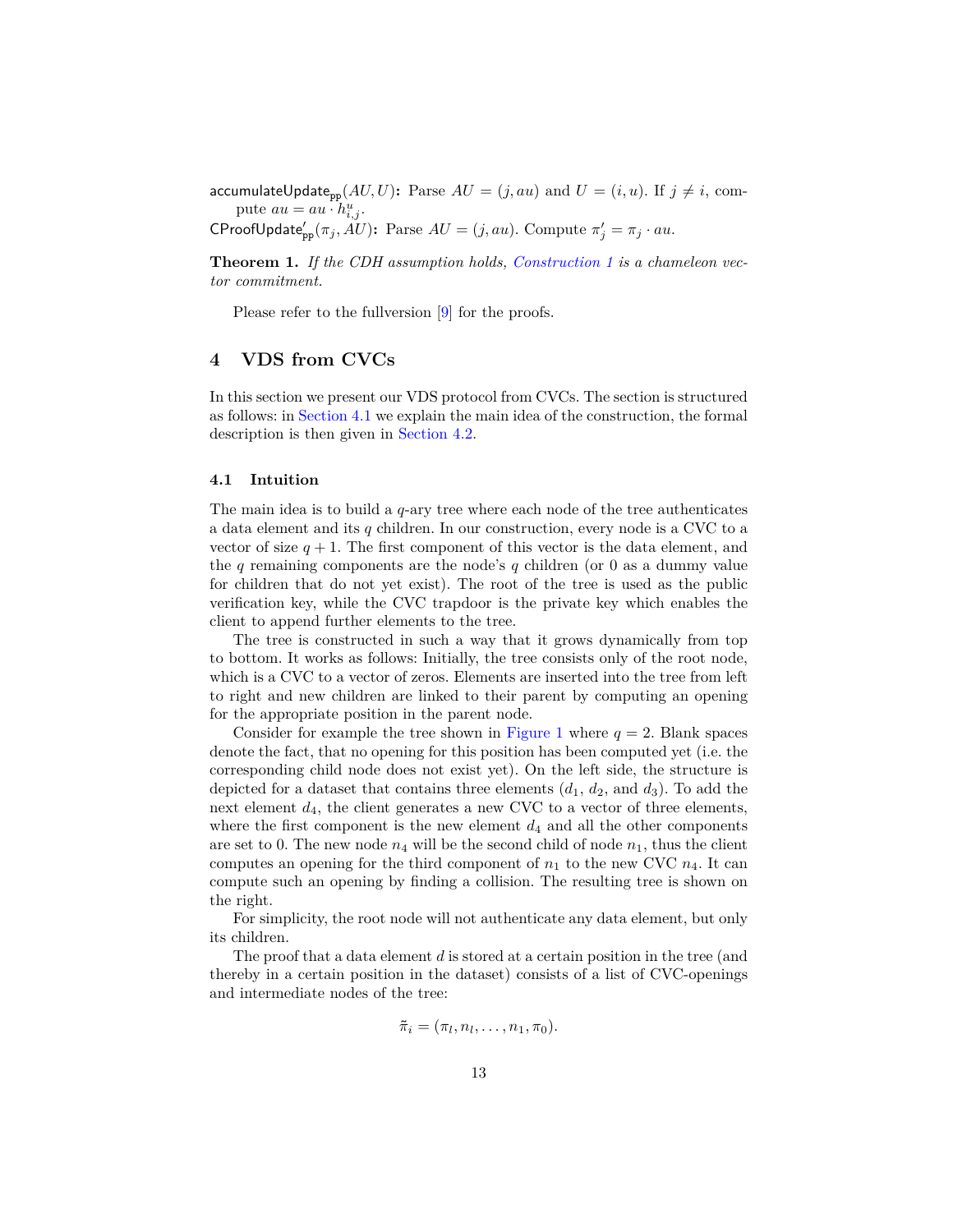

<span id="page-13-0"></span>**Figure 1.** Appending element  $d_4$  to our authenticated datastructure for  $q = 2$ 

Here  $\pi_l$  is an opening of the first component of  $n_l$  to the element *d*,  $\pi_{l-1}$  is an opening showing that the node  $n_l$  is a child of node  $n_{l-1}$ , and eventually  $\pi_0$  is an opening showing that node  $n_1$  is a child of the root node. The whole proof *π*˜*i* is called an *authentication path*.

To reduce the amount of data the client has to store, we exploit the keyfeatures of our CVCs. Adding a new node to the tree requires knowledge of the parent of the new node, i.e., the value and the corresponding auxiliary information, but storing the entire tree at the client would defeat the purpose of a VDS protocol. To circumvent this problem, we make nodes recomputable. Namely, to create a new node  $n_i$  for element  $d_i$ , we first derive the randomness  $r_i$  of the CVC deterministically using a pseudorandom function, then compute the node  $(n_i, \text{aux}_i^*) \leftarrow \text{CCom}_{\text{pp}}(0, 0, \ldots, 0; r_i)$  and find a collision  $\texttt{aux}_i \leftarrow \textsf{CCol}_{\texttt{pp}}(n_i, 1, 0, d, \texttt{td}, \texttt{aux}_i^*)$ .

This idea allows us to split the tree between the client and the server in the following way: The client only stores the secret key  $sp = (k, td, cnt)$ , whereas the server simply stores all data  $d_1, d_2, \ldots$  and all nodes  $n_1, n_2, \ldots$  along with their openings. Now, whenever the client wants to add a new data element *d*, it determines the next free index  $i = \text{cnt}+1$  and the level l of the new node, as well as the index *p* of its parent and the position *j* this node will have in its parent. The client then computes the new node as  $(n_i, \text{aux}_i^*) \leftarrow \text{CCom}_{\text{pp}}(0, 0, \ldots, 0; r_i)$ , where the randomness  $r_i$  is computed using the PRF. It adds the new data element by finding a collision for the first component  $aux_i \leftarrow \text{CCol}_{\text{pp}}(n_i, 1, 0, d, \text{td}, aux_i^*)$ . With this, the client then can compute an opening of the first component of  $n_i$ , showing that *d* is indeed stored in  $n_i$  in the first component:  $\pi_l \leftarrow \text{COpen}_{\text{pp}}(1, d, \text{aux}_i)$ . To append this new node  $n_i$  in the tree, the client recomputes the parent node as  $(n_p, \text{aux}_p^*) \leftarrow \text{CCom}_{\text{pp}}(0, 0, \ldots, 0; r_p)$  and finds a collision in the *j*-th position:  $\text{aux}_p \leftarrow \text{CCol}_{\text{pp}}(n_p, j, 0, n_i, \text{td}, \text{aux}_p^*)$ . From there, the client can then compute an opening of the parent node to the new node:  $\pi_{l-1} \leftarrow \text{COpen}_{\text{pp}}(j, n_i, \text{aux}_p)$ . We call  $(\pi_l, n_i, \pi_{l-1})$  an *insertion path* (since it is a partial authentication path). The client then sends the new data element and the insertion path  $(d, (\pi_l, n_i, \pi_{l-1}))$ to the server, who stores this tuple in its database.

To answer a query on index *i*, the server computes a full authentication path for *i* by concatenating the insertion paths of all nodes on the path from *i* to the root. Note that each insertion path is of constant size due to the conciseness requirement for CVCs (see [Definition 8\)](#page-9-0), and thus the size of a full authentication path is only in  $\mathcal{O}(\log_a N)$ , where *N* is the number of elements in the dataset so far.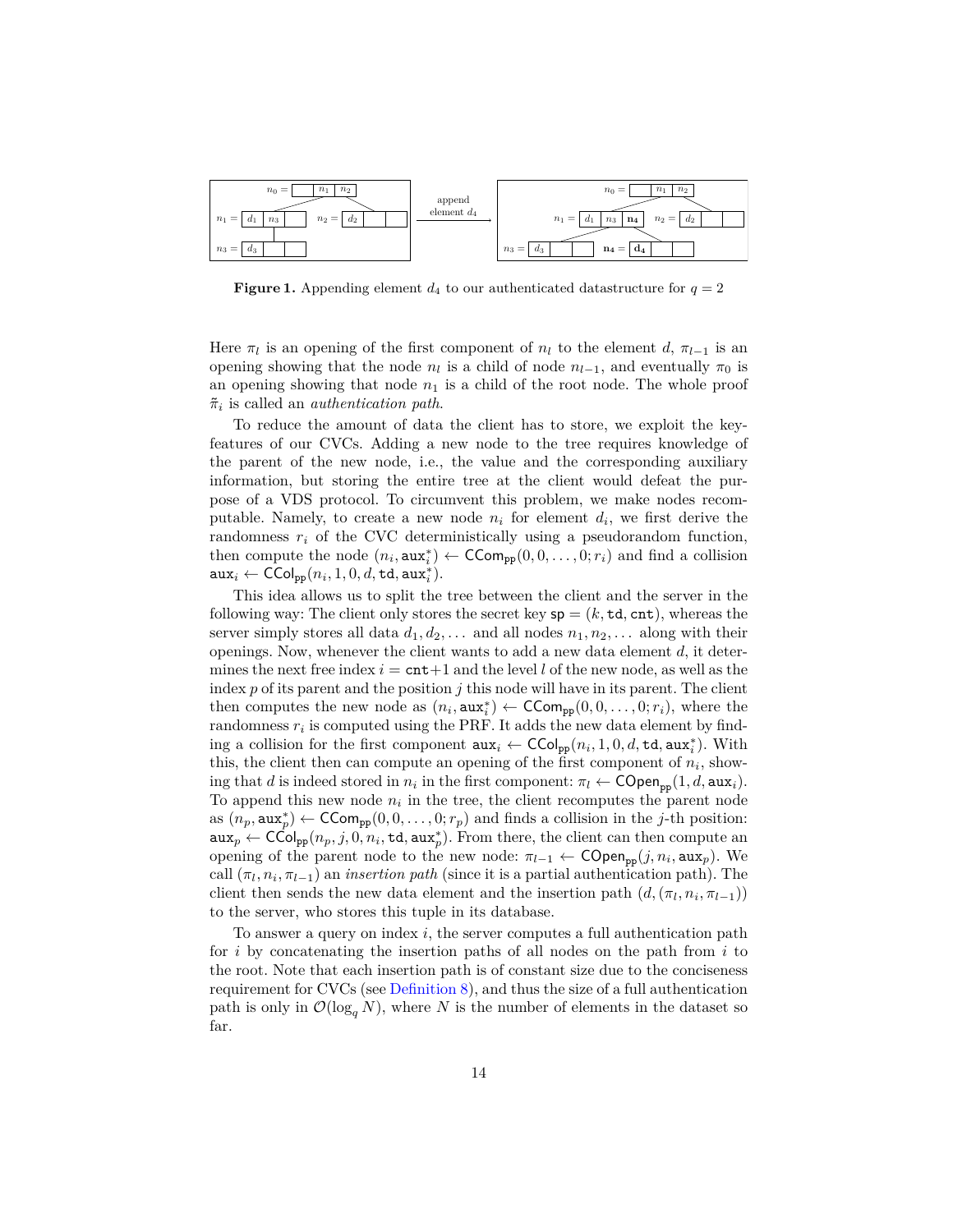At first glance, the idea described so far seems to work. However, there is one more issue that needs to be overcome: The client may perform updates (i.e., change a data element from  $d_i$  to  $d'_i$ ) and continue appending new elements afterwards. This changes the value of *n<sup>i</sup>* , and the client cannot recompute this value without storing all update-information. However, when appending a new child of  $n_i$ , the client has to find an opening of a position of this node  $n_i$ .

We solve this issue by letting the server store "an aggregate" of all update information. This way, the client can compute an "outdated" opening (i.e., as before any update) and then this opening can be updated by the server in constant time. Precisely, in the general case the server has to store a list of all updates and apply them one by one on incoming openings (in linear time) However, in the case of our CDH-based CVCs, we can exploit their homomorphic property to "accumulate" update-information by only storing its sum, thus achieving *constant* insertion time.

## <span id="page-14-0"></span>**4.2 Formal Description of our Construction**

In this section, we present the formal description of our construction.

For better readability, we define the following three functions. The first one computes the index of the parent of node *i*, the second one computes in which component node *i* is stored in its parent, and the third function computes in which level of the tree node *i* can be found.

 $\mathsf{parent}(i) = \lfloor \frac{i-1}{q} \rfloor$  $\#\text{child}(i) = ((i-1) \mod q) + 2$  $\text{level}(i) = \lceil \log_q((q-1)(i+1) + 1) - 1 \rceil$ 

<span id="page-14-1"></span>**Construction 2.** *Let* CVC = (CGen*,* CCom*,* COpen*,* CVer*,* CCol*,* CUpdate*,* CProofUpdate) *be a CVC. Define* VDS = (Setup*,* Append*,* Query*,* Verify*,*Update) *as follows:*

Setup( $1^{\lambda}$ , q) *This algorithm picks a random PRF key*  $k \leftarrow \{0,1\}^{\lambda}$ , *computes a key-pair for the chameleon vector commitment*  $(pp, td) \leftarrow CGen(1^{\lambda}, q+1)$ , *and sets the counter*  $\text{cnt} := 0$ *. It computes*  $r_0 \leftarrow f(k, 0)$ *, sets the root as*  $(\rho, \text{aux}_{\rho}) \leftarrow \text{CCom}_{\text{pp}}(0, \ldots, 0; r_0)$ , the secret key sk := (k, td, cnt), and the *public key pk* := (pp,  $\rho$ ). Finally, the secret key sk is kept by the client while *the public key pk is given to the server.*

*Before proceeding with the remaining algorithms, we summarize the information stored by the server. The server maintains a database DB consisting of tuples*  $(i, d_i, n_i, \pi_i, \pi_{p,j}, AU_i, \{AU_{i,j}\}_{j=1}^{q+1})$  where:  $i \geq 0$  *is an integer representing the index of every DB element, d<sup>i</sup> is DB value at index i, n<sup>i</sup> is a CVC commitment,*  $\pi_i$  *is a CVC proof that*  $d_i$  *is the first committed message in*  $n_i$ ,  $\pi_{p,j}$  *is a CVC proof that*  $n_i$  *is the the message at position*  $j + 1$  *committed in*  $n_p$  *(which is the*  $CVC$  of  $n_i$ 's parent node),  $AU_i$  is the accumulated update information that can be *used to update the proof*  $\pi$ *<sub><i>i*</sub>, and  $AU$ <sub>*i*</sub><sup>*j*</sup> are the accumulated update informations *that can be used to update the children's proofs*  $\pi_{i,j}$ .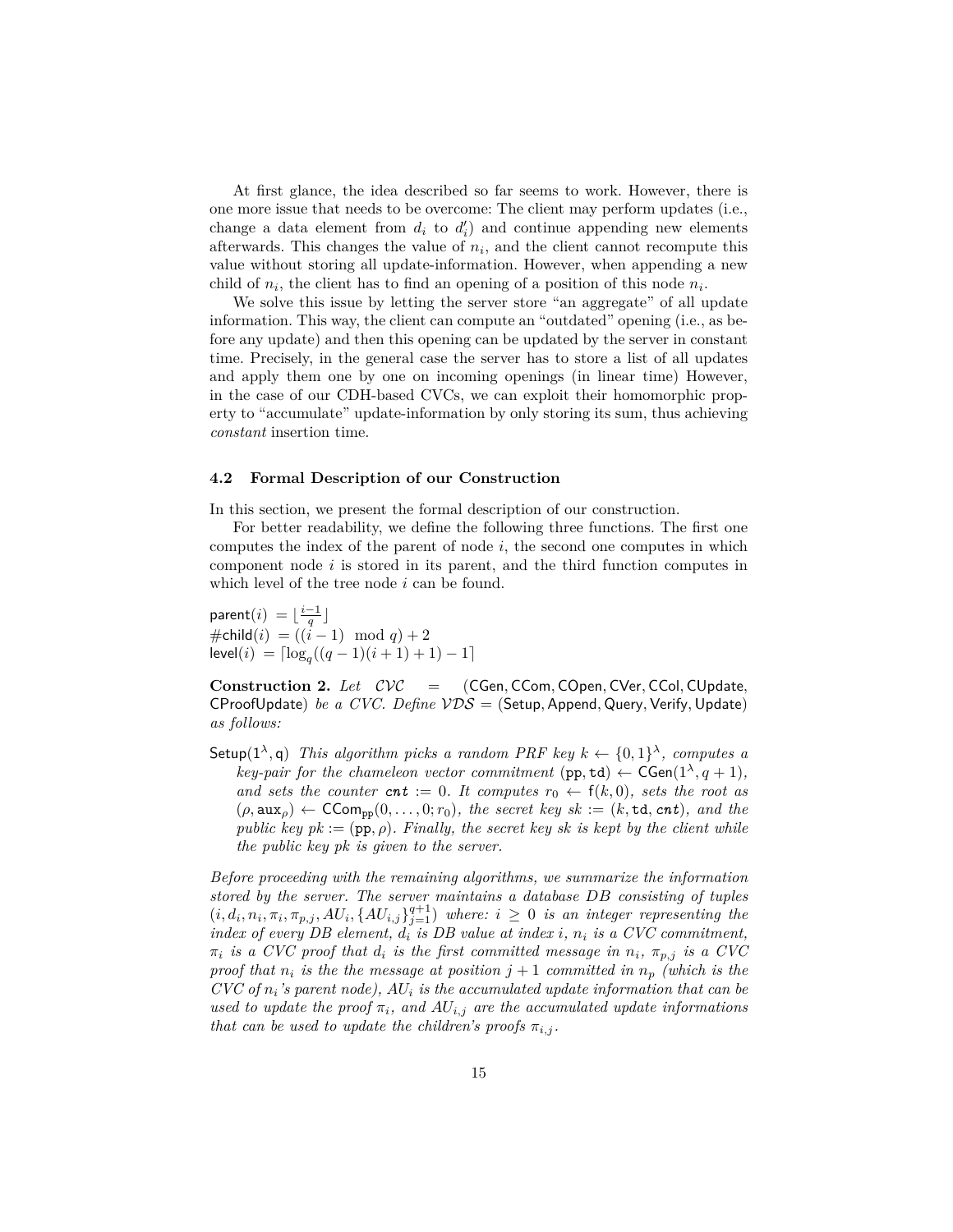Append( $sk, d$ ) The algorithm parses  $sk = (k, \texttt{td}, \texttt{cnt})$  and determines the index  $i = \text{cnt} + 1$  *of the new element, the index*  $p = \text{parent}(i)$  *of its parent node, the position*  $j = #$ child $(i)$  *that this element will have in its parent, and then increases the counter*  $\text{cn}t' = \text{cn}t + 1$ *. Next, it computes the new node as*  $(n_i, \text{aux}_i^*) \leftarrow \text{CCom}_{\text{pp}}(0, 0, \ldots, 0; r_i)$  where  $r_i \leftarrow f(k, i)$  and inserts the data d *by finding a collision*  $aux_i \leftarrow CCol_{\text{pp}}(n_i, 1, 0, d, \text{td}, aux_i^*)$ . To append the node *n<sub>i</sub> to the tree, the algorithm recomputes the parent node as*  $(n_p, \text{aux}_p^*) \leftarrow$  $CCom_{pp}(0,0,\ldots,0;r_p)$  *and inserts*  $n_i$  *as the j-th child of*  $n_p$  *by finding a collision in the parent node at position j, i.e., the client runs*  $\text{aux}_p \leftarrow$  $\mathsf{CCol}_{\mathsf{pp}}(n_p, j, 0, n_i, \mathsf{td}, \mathsf{aux}_p^*)$ . It then computes  $\pi_{i,1} \leftarrow \mathsf{COpen}_{\mathsf{pp}}(1, d, \mathsf{aux}_i)$  and  $\pi_{p,j} \leftarrow \text{COpen}_{\text{pp}}(j, n_i, \text{aux}_p)$ , and sets the insertion path  $(\pi_{i,1}, n_i, \pi_{p,j})$ .

*The client* C *sends the above insertion path and the new element d to the server* S. S then applies the accumulated update  $AU_{p,j}$  to  $\pi_{p,j}$  (i.e., compute  $\pi'_{p,j} \leftarrow$  CProofUpdate $'_{\text{pp}}(\pi_{p,j}, AU_{p,j})$  and stores these items in its database *DB.*

Query(*pk, DB, i*) *In the query protocol, the client sends i to the server, who determines the level*  $l = \text{level}(i)$  *and constructs an authentication path:* 

 $\tilde{\pi}_i \leftarrow (\pi_{i,1})$  $a \leftarrow i$  $b \leftarrow$  parent $(i)$ *for*  $h = l - 1, \ldots, 0$  $c \leftarrow \#child(a)$  $\tilde{\pi}_i \leftarrow \tilde{\pi}_i :: (n_a, \pi_{b,c})$  $a \leftarrow b$  $b \leftarrow$  parent $(b)$ 

*Finally, the server returns*  $\tilde{\pi}_i$  *to the client.* 

 $\mathsf{Verify}(pk, i, d, \tilde{\pi}_i)$  *This algorithm parses*  $pk = (\mathsf{pp}, \rho)$  *and*  $\tilde{\pi}_i = (\pi_l, n_l, \ldots, n_1, \pi_0)$ *. It then proceeds by verifying all proofs in the authentication path:*

 $v \leftarrow \mathsf{CVer}_{\mathsf{pp}}(n_i, 1, d, \pi_l) \wedge n_i \neq 0$  $a \leftarrow i$  $b \leftarrow$  parent $(i)$ *for*  $h = l - 1, \ldots, 0$  $c \leftarrow \#child(a)$  $v \leftarrow v \land \text{CVer}_{\text{pp}}(n_b, c, n_a, \pi_h) \land n_b \neq 0$  $a \leftarrow b$  $b \leftarrow$  parent $(b)$ 

*If*  $v = 1$  *then output d. Otherwise output*  $\perp$ *.* 

Update( $pk$ ,  $DB$ ,  $sk$ ,  $i$ ,  $d'$ ) In the update protocol, the client, given the secret key  $sk$ , *sends an index i and a value d* 0 *to the server. The server answers by sending the value d currently stored at position i and the corresponding authentication path*  $\tilde{\pi}_i = (\pi_l, n_l, \ldots, n_1, \pi_0)$  *(this is generated as in the* Query *algorithm). The client then checks the correctness of*  $\tilde{\pi}_i$  *by running* Verify( $pk$ , *i*, *d*,  $\tilde{\pi}_i$ ). If *the verification fails, the client stops running. Otherwise, it continues as follows. First, it parses sk as* (*k,* td*, cnt*)*, it determines the level of the updated node*  $l \leftarrow$  level(*i*)*,* and computes the new root  $\rho' = n'_0$  as follows: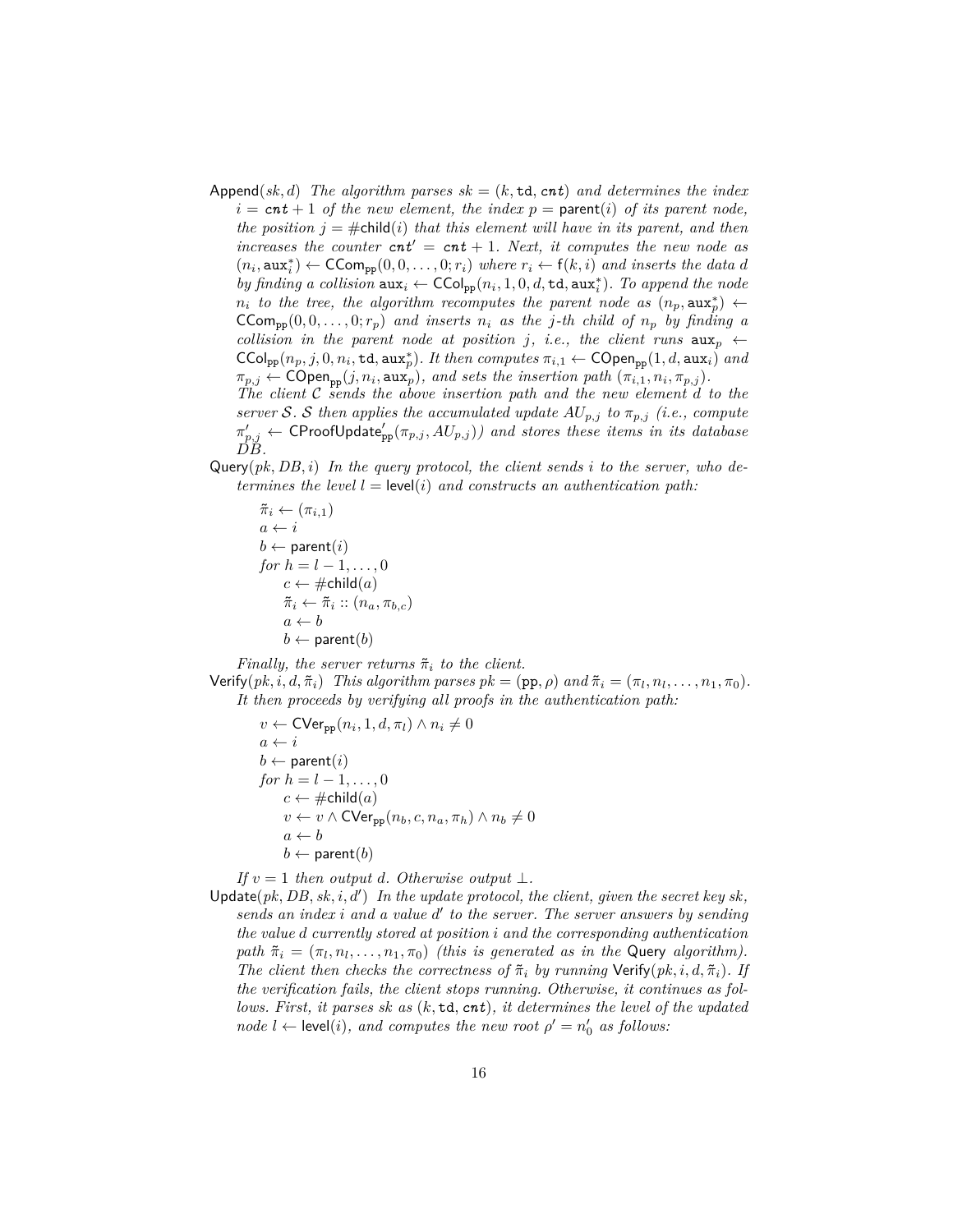$$
(n'_l, U_l) \leftarrow \text{CUpdate}_{\text{pp}}(n_i, 1, d, d', \pi_l)
$$
\n
$$
a \leftarrow i
$$
\n
$$
b \leftarrow \text{parent}(i)
$$
\n
$$
for \ h = l - 1, ..., 0
$$
\n
$$
c \leftarrow \# \text{child}(a)
$$
\n
$$
(n'_h, U_h) \leftarrow \text{CUpdate}_{\text{pp}}(n_h, c, n_{h+1}, n'_{h+1}, \pi_h)
$$
\n
$$
a \leftarrow b
$$
\n
$$
b \leftarrow \text{parent}(b)
$$

On the other side, after receiving  $(i, d')$ , the server runs a similar algorithm *to update all stored elements and proofs along the path of the new node. It also accumulates the new update information for every node in this path:*

```
(n'_i, U_i) \leftarrow \text{CUpdate}_{\text{pp}}(n_i, 1, d, d')for j = 1, ..., q + 1AU_{i,j} \leftarrow accumulateUpdate(AU_{i,j}, U_i)\pi'_{i,j} \gets \mathsf{CProofUpdate}'_{\mathsf{pp}}(\pi_{i,j}, AU_{i,j}^{\pi_{i}})\left(\cdot,\pi'_i\right) \leftarrow \mathsf{CProofUpdate}_{\mathsf{pp}}(n_i,\pi_i,i,U_i)a \leftarrow ib \leftarrow parent(a)for h = l - 1, \ldots, 0c \leftarrow ((a-1) \mod q) + 2(n'_b, U_b) \leftarrow \textsf{CUpdate}_{\textsf{pp}}(n_b, c, n_a, n'_a)for j = 1, ..., q + 1AU_{b,j} \leftarrow accumulateUpdate(AU_{b,j}, U_b)\pi'_{b,j} \leftarrow \mathsf{CProofUpdate}'_{\mathsf{pp}}(\pi_{b,j}, U_b)a \leftarrow bb \leftarrow parent(b)
```
*In the above algorithms, a is the index of the changed node, b the index of its parent node, and c the position of node a in b. Basically, the algorithms change the value of node i, and then this change propagates up to the root*  $(\rho' = n'_0).$ 

*Finally, both the client and the server compute the new public key as*  $pk =$  $(pp, \rho').$ 

### **4.3 Security**

In this section, we show that the VDS protocol described in the previous section is secure.

**Theorem 2.** *If* f *is a pseudorandom function and* CVC *is a secure CVC, then [Construction 2](#page-14-1) is a secure VDS.*

*Proof.* We prove the theorem by first defining a hybrid game in which we replace the PRF with a random function. Such hybrid is computationally indistinguishable from the real VDSsec security game by assuming that f is pseudorandom. Then, we proceed to show that any efficient adversary cannot win with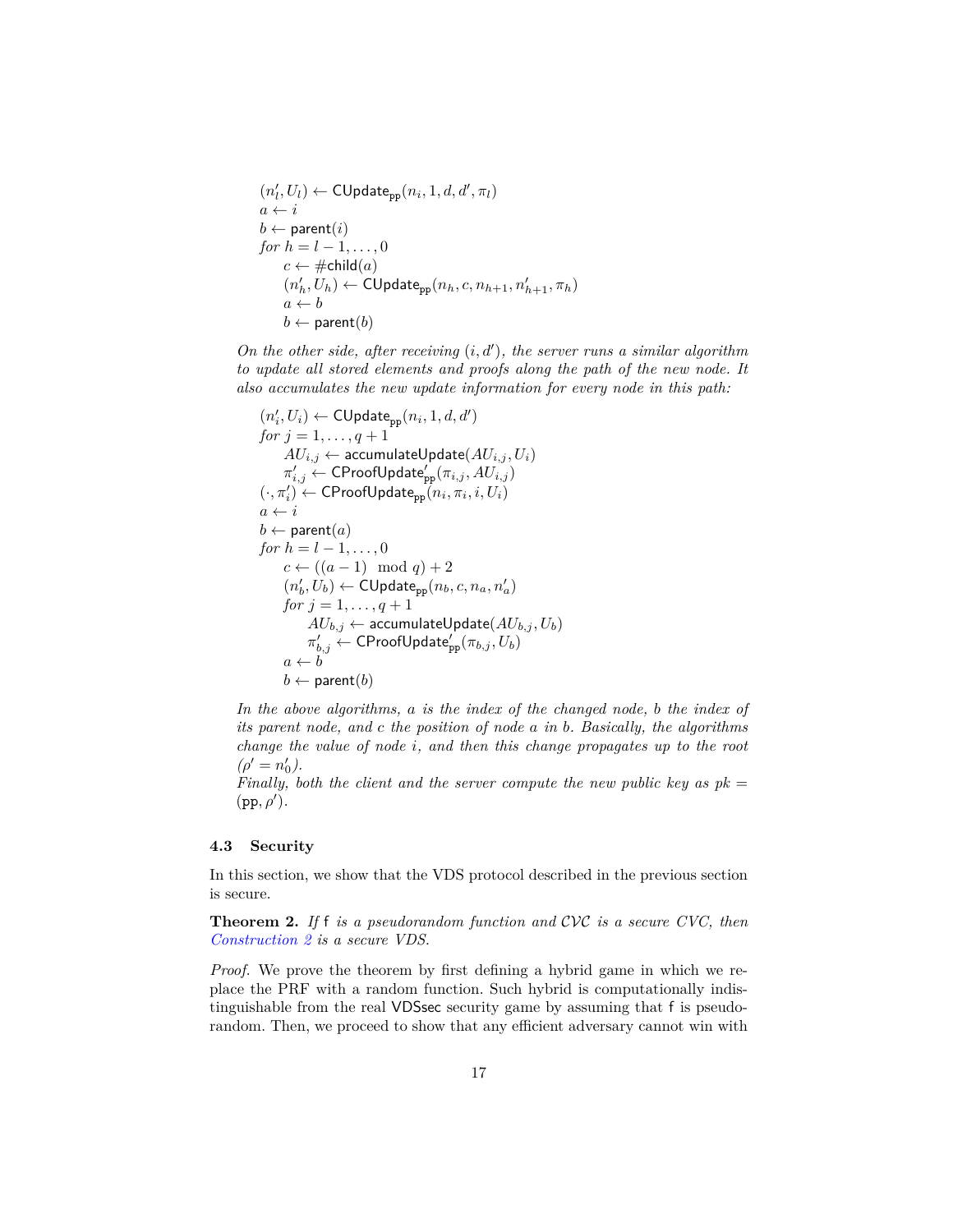non-negligible probability in the hybrid experiment by assuming that the CVC scheme is secure. In what follows we use  $Gm_{i,\mathcal{A}}(\lambda)$  to denote the experiment defined by Game *i* run with adversary A.

**Game 0** : this identical to the experiment VDSsec.

**Game 1** : this is the same as Game 0 except that the PRF f is replaced with a random function (via lazy sampling). It is straightforward to see that this game is negligibly close to Game 0 under the pseudo randomness of f, i.e.,  $Prob[Gm_{0,\mathcal{A}}(\lambda) = 1] - Prob[Gm_{1,\mathcal{A}}(\lambda) = 1] = negl(\lambda).$ 

Now, consider Game 1. Let  $(i^*, d^*, \hat{\pi})$  be the tuple returned by the adversary at the end of the game, *d* be the value currently stored in the database at index *i*<sup>\*</sup>. Recall that Game 1 outputs 1 if  $Verify(pk, i^*, d^*, \hat{\pi}) = 1$  and  $d \neq d^*$ . Consider a honestly computed authentication path  $\tilde{\pi}$  for  $(i^*, d)$  (this is the path which can be computed by the challenger), and observe that by construction the sequence in  $\hat{\pi}$  ends up at the public root. Intuitively, this means that  $\hat{\pi}$  and  $\tilde{\pi}$  must deviate at some point in the path from *i*<sup>∗</sup> up to the root. We define dcol as the event that the two authentication paths deviate exactly in  $i^*$ , i.e., that  $n_i = n_i^*$ . Dually, if dcol does not occur, it intuitively means that the adversary managed to return a valid authentication path that deviates from a honestly computed one in some internal node. Clearly, we have:

$$
Prob[Gm_{1,\mathcal{A}}(\lambda) = 1] = Prob[Gm_{1,\mathcal{A}}(\lambda) = 1 \land \text{dcol}]
$$

$$
+ Prob[Gm_{1,\mathcal{A}}(\lambda) = 1 \land \text{dcol}]
$$

Our proof proceeds by showing that both

$$
Prob[Gm_{1,\mathcal{A}}(\lambda) = 1 \wedge \text{dcol}]
$$

and

$$
Prob[Gm_{1,\mathcal{A}}(\lambda) = 1 \wedge \overline{\text{dcol}}]
$$

are negligible under the assumption that the CVC is position-binding.

*Case* dcol. In this case we build a reduction  $\beta$  against the position-binding property of the underlying CVC.

On input pp, the reduction  $\beta$  computes the root node as described in the catGen algorithm, sets the counter cnt := 0, and sets  $pk \leftarrow (pp, \rho)$ . It then runs  $\mathcal{A}(vp)$  by simulating the VDSsec game.

Whenever the adversary A streams some data element *d*, the reduction proceeds as described in the catAdd algorithm (except that pseudorandom values are now sampled randomly, as per Game 1). However,  $\beta$  does not know the full secret key  $sk$  – it does not know the CVC trapdoor – but it can use its collisionoracle to compute the necessary collisions in the CVC in order to add new nodes to the tree. So, the reduction B returns  $(i, \tilde{\pi}_i)$  to the adversary and stores the tuple  $(d, i, \tilde{\pi}_i)$  in a list L.

Whenever the adversary  $A$  wants to update the element at position  $i$  to the new value d', the reduction proceeds as described in the Update algorithm. Note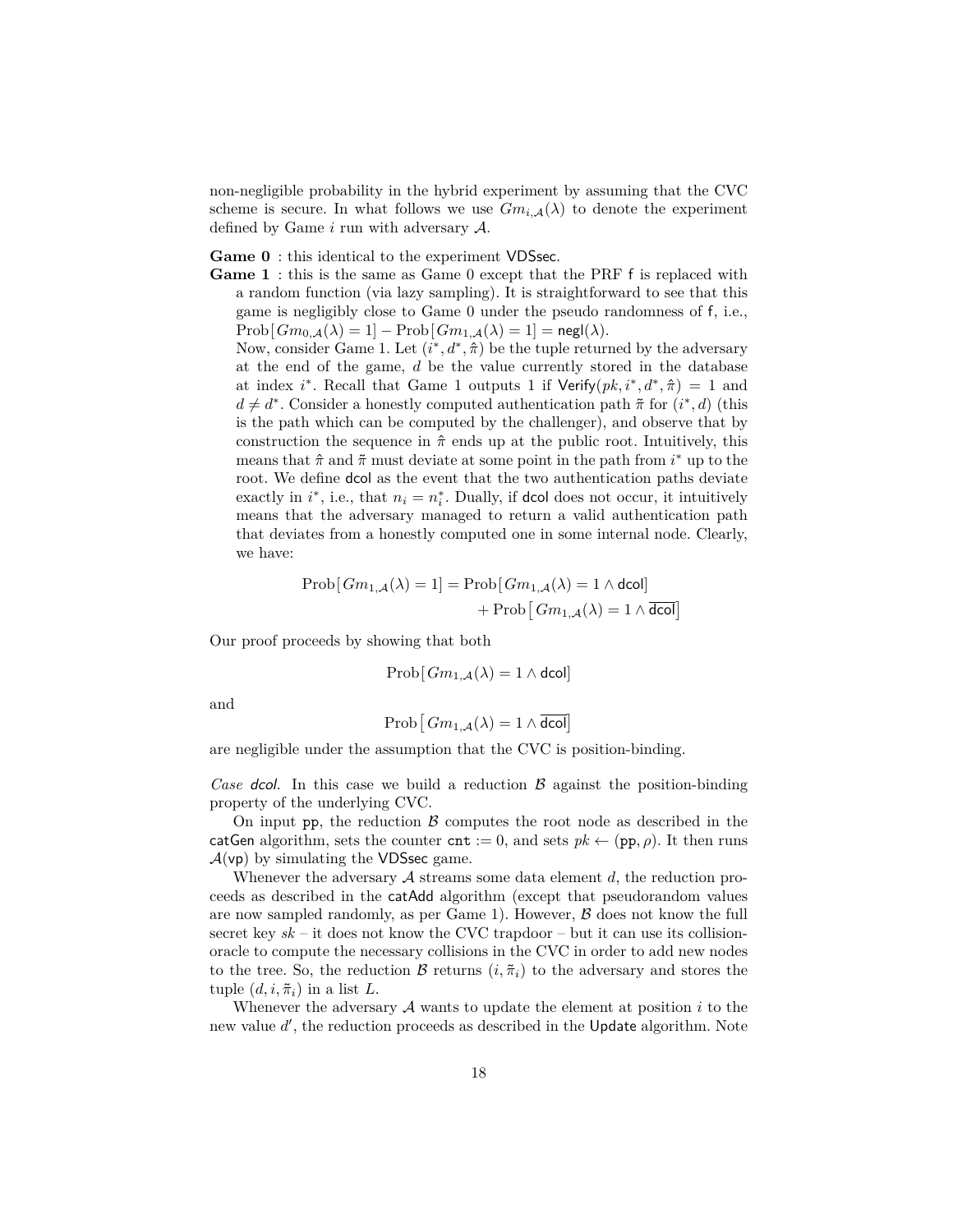that the CVC trapdoor is not needed in this phase.  $\beta$  then returns the updated proof  $\tilde{\pi}'_i$  to A and updates the tuple  $(d', i, \tilde{\pi}'_i)$  in L.

Eventually the adversary outputs  $(d^*, i^*, \hat{\pi}^*)$ . The reduction then finds the actual data *d* and the corresponding proof  $\tilde{\pi}_i$  for position *i* by searching for the tuple  $(d, i^*, \tilde{\pi}_i)$  in *L*, parses  $\hat{\pi}^* = (\pi^*, n_i^*, \dots)$  and  $\tilde{\pi}_i = (\pi, n_i, \dots)$  and outputs  $(n_i, 1, d, d^*, \pi, \pi^*)$ .

For the analysis now observe that  $\beta$  is efficient as so is  $\mathcal{A}$ , and searching for a tuple in an ordered list can be done in polynomial time. It is easy to see that  $\beta$  perfectly simulates the view for  $\mathcal A$  as in the game VDSsec. Now, whenever dcol happens, we know that  $n_i^* = n_i$ . Hence both  $(\pi, d)$  and  $(\pi^*, d^*)$  must verify correctly whenever  $A$  wins. Furthermore, observe that  $B$  never uses its collisionoracle on position 1, since the Append algorithm always uses CCol on index *j >* 1. This means essentially means that

$$
Prob[Gm_{1,\mathcal{A}}(\lambda) = 1 \land \text{dcol}] \leq Prob[PosBdg_{\mathcal{B}}(\lambda, q) = 1]
$$

$$
= negl(\lambda)
$$

*Case* dcol Recall that in this case Game 1 outputs 1 only if the adversary wins by returning an authentication path which deviates from the correct one at some internal node in the path from *i* <sup>∗</sup> up to the root. In this case too, we build a reduction B against the position-binding property of the underlying CVC.

On input pp, the reduction  $\mathcal{B}$ . It then tries to set an upper limit on the number of elements the adversary will authenticate in the tree by choosing its depth  $l = \lambda$ . The reduction then builds a tree of CVCs of size *l* from bottom to top, where in each CVC every position which does not point to a child (especially the first position) is set to 0. Denote the root of this tree by *ρ*. Finally, the reduction B sets cnt := 0, sets  $pk \leftarrow (pp, \rho)$  and runs  $\mathcal{A}(pk)$  by simulating Game 1 to it.

Whenever the adversary  $A$  streams some data element  $d$  to the reduction, the reduction determines the index  $i = \text{cnt} + 1$  for the new data element, increases cnt by one and inserts the new element into the tree by finding a collision in the first component of node  $n_i$  using its collision-oracle. It then computes an authentication path  $\tilde{\pi}$ <sup>*i*</sup> for *d* as described in the Append algorithm. The reduction returns  $(i, \tilde{\pi}_i)$  to the adversary and stores  $(d, i, \tilde{\pi}_i)$  in some list L. If the adversary exceeds the number of elements  $l$ , the reduction stops the adversary  $A$ , increases  $l \leftarrow l \cdot \lambda$ , and starts again.

Whenever the adversary A wants to update the element at position *i* to some new value d' the reduction proceeds as described in the Update algorithm. It then returns the updated proof  $\tilde{\pi}'_i$  to the adversary and updates the tuple  $(d', i, \tilde{\pi}'_i)$ in *L*.

At the end of the game the adversary outputs  $(d^*, i^*, \hat{\pi}^*)$ . The reduction parses  $\hat{\pi}^* = (\pi_0^*, n_0^*, \pi_1^*, \dots)$  and finds the largest *j* for which  $n_i^* = n_j$ , i.e., for which the authentication path  $\hat{\pi}^*$  still agrees with the actual tree. Also  $\beta$  finds the authentication path  $\tilde{\pi}_{i^*} = (\pi_0^{i^*}, n_0^{i^*}, \pi_1^{i^*}, \dots)$  up to  $i^*$ , if  $i^*$  was streamed by the adversary, or otherwise up to the deepest ancestor of  $i^*$ . Clearly,  $\pi_i^*$  then must be a proof that  $n_{i-1}^*$  is "stored" in  $n_i^*$  at some position h.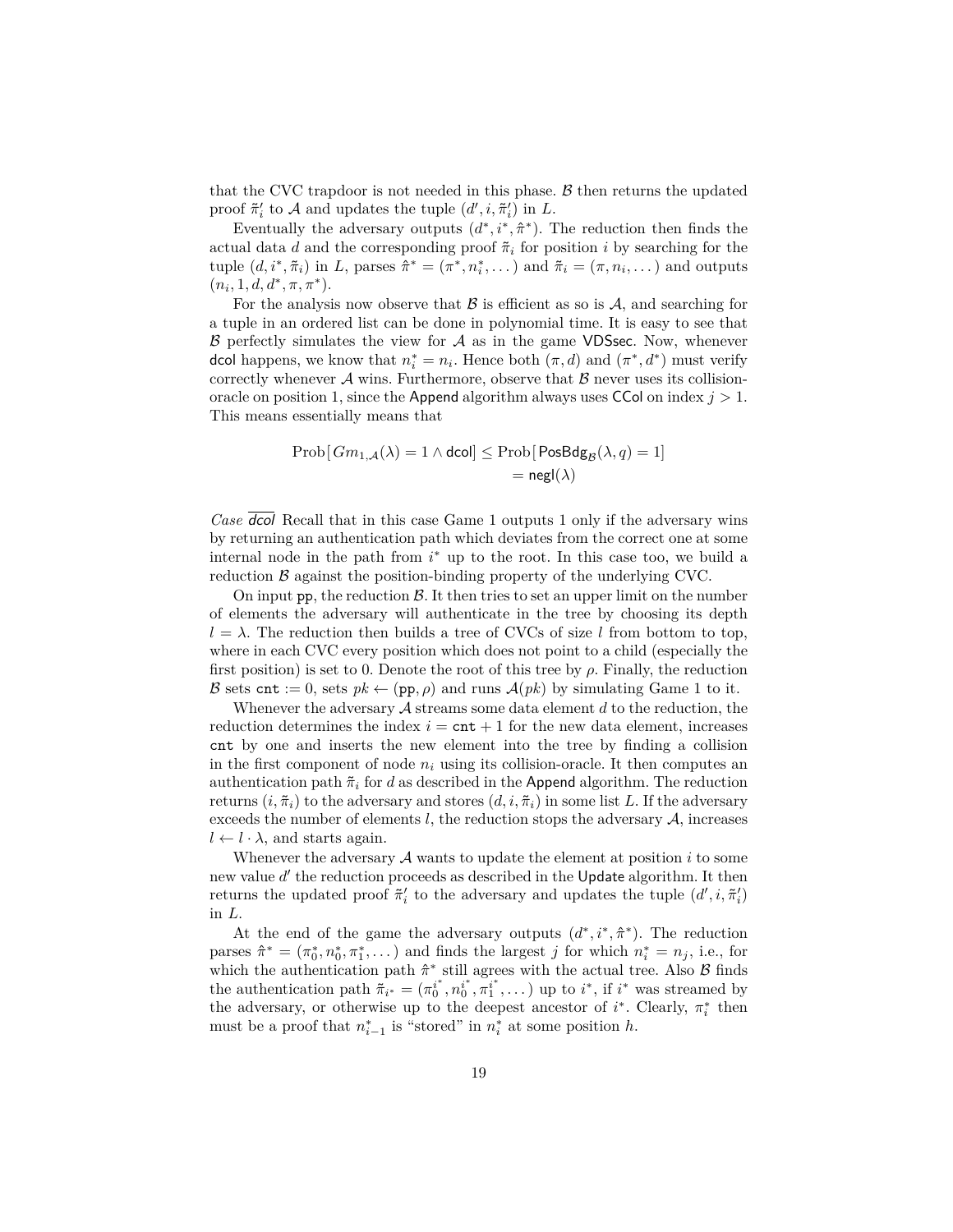If  $n_j$  is the deepest node in the path towards  $i^*$  that is stored by the challenger then the *h*-th message committed in  $n_j$  by the challenger is 0. In this case  $\beta$  can produce a honest proof  $\pi_{h,0}$  that 0 is the *h*-th message committed in  $n_j$ , and then outputs  $(n_j, h, 0, n_{i-1}^*, \pi_{h,0}, \pi_i^*)$ .

Otherwise, if  $n_j$  is not the deepest node, the honest path  $\tilde{\pi}_{i^*}$  must contain a node  $n_k^{i^*} = n_j$  as well as a proof  $\pi_k^{i^*}$  that the node  $n_{k-1}^{i^*}$  is the *h*-th child of *n*<sub>*j*</sub>. In this case B outputs  $(n_j, h, n_{k-1}^{i^*}, n_{i-1}^*, \pi_k^{i^*}, \pi_i^* )$ . As one can check, this case also captures the on in which  $h = 1$  and  $n_{k-1}^{i^*} = d \neq d^* = n_{i-1}^*$ .

For the analysis see that  $\beta$  is efficient because  $\mathcal A$  is and because the limit *l* will be large enough after a polynomial number of times. Now observe that  $\beta$  perfectly simulates the view of  $\mathcal A$  in Game 1 (otherwise the underlying CVC would not have indistinguishable collisions). It is easy to see that whenever  $A$ wins the pair  $(\pi_i^*, n_{i-1}^*)$  verifies w.r.t.  $n_j$ . As B honestly computed  $n_{k-1}^{i^*}$  and  $\pi_k^{i^*}$ , this pair will also verify w.r.t.  $n_j$ . Note that  $\beta$  only asks for collisions at position 1, but  $h > 1$ . Therefore B wins whenever A does. Since the underlying CVC is position-binding, this probability is at most negligible.

$$
\text{Prob}\left[ Gm_{1,\mathcal{A}}(\lambda) = 1 \land \overline{\text{dcol}} \right] \le \text{Prob}\left[ \text{PosBdg}_{\mathcal{B}}(\lambda, q) = 1 \right]
$$

$$
= \text{negl}(\lambda)
$$

Since both parts are at most negligible in  $\lambda$ , the overall success probability of any efficient adversary can only be negligible in  $\lambda$ , hence [Construction 2](#page-14-1) is secure according to [Definition 6.](#page-8-0)

#### **4.4 Reducing the Public Key Size**

Instantiating the scheme from [Construction 2](#page-14-1) with the CVCs from [Construc](#page-11-0)[tion 1](#page-11-0) results in a public key of size  $\mathcal{O}(q^2)$  due to the values  $h_{i,j}$  that are stored in the public parameters pp, which are part of the VDS public key. As an interesting extension, we show how to reduce the public key size of our VDS protocol to  $\mathcal{O}(1)$  by carefully inspecting our usage of the CVC scheme from [Construc](#page-11-0)[tion 1.](#page-11-0) In particular, note that the public key of the VDS protocol consists of: elements that are required for public verifiability of queried data elements, and elements only needed by the server.

The elements  $h_{i,j}$  are only needed for COpen in the Append protocol on the client-side, and in CProofUpdate in the Update protocol on the server-side. They are, however, not used for public verifiability in the VDS protocol. Therefore, these values  $h_{i,j}$  do not need to be part of the public verification key of the VDS protocol, and can be sent directly to the server only once. This already reduces the key size from  $\mathcal{O}(q^2)$  to  $\mathcal{O}(q)$ .

To get rid of the remaining elements  $h_1, \ldots, h_q$  in the public key, we observe that during each run of Verify, only one of these  $h_i$  values is needed at every level. This allows us to do the following change to the protocol: Instead of storing all  $h_1, \ldots, h_q$  in the public key, we let the client sign each  $h_i$ , together with its index *i*, using a regular signature scheme. For every *i* one thus obtain a signature  $\sigma_i$ , and the server is required to store all pairs  $(h_1, \sigma_1), \ldots, (h_q, \sigma_q)$ . Later when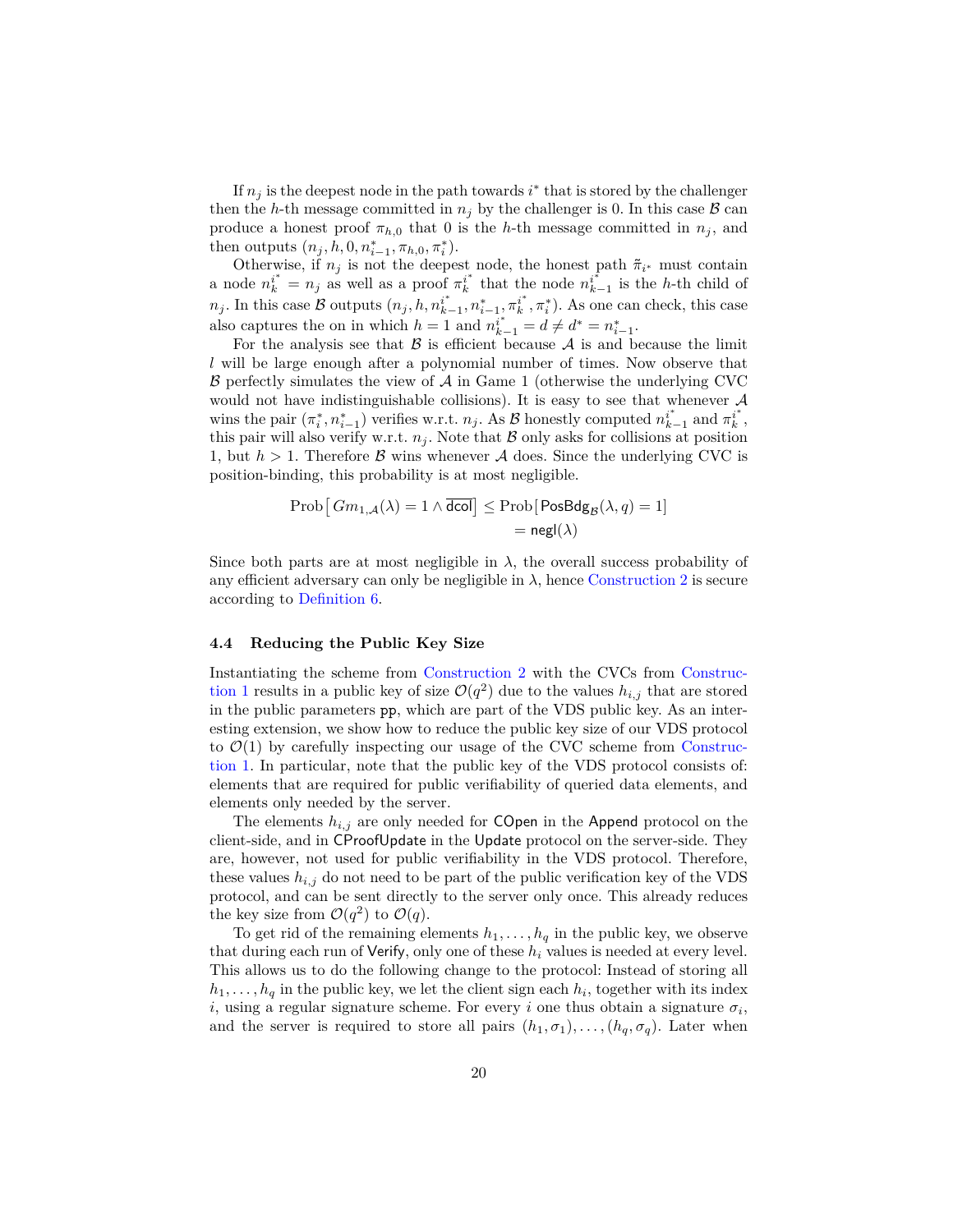the server has to provide the answer to a query, we require it to include all the necessary  $(h_i, \sigma_i)$  pairs in the authentication path. Note that these pairs are most  $q$ , and thus do not increase the asymptotic length of the authentication path. The verifier will eventually verify that  $\sigma_i$  is a valid signature on  $h_i||i$ , before using  $h_i$  in CVer. This change allows us to replace the  $q h_i$  values from the public key with a *single* verification key of a signature scheme, and it results in a VDS protocol with a public key size of size  $\mathcal{O}(1)$ .

# <span id="page-20-0"></span>**5 VDS from Accumulators**

Our second construction is conceptually very different from all previous VDS constructions, since it does not rely on any tree structure. The basic idea is to let the client sign each element of the dataset with a regular signature scheme, and to use a cryptographic accumulator to revoke old signatures once an element gets updated (otherwise the server could perform a rollback attack). For this, the client has a key-pair of a signature scheme, and his public key serves as the public verification key. Whenever an element is queried from the server, the server return the element, its signature, and a proof-of-non-membership, to show that this signature has not been revoked yet.

However, this idea does not work immediately. One reason is that some accumulators only support the accumulation of an a priori fixed number of elements such as [\[15\]](#page-27-1). Another issue is that the size of the public-key is typically linear in the number of accumulated values, and thus the client might not be able to store it.

In our construction we solve this issue by exploiting the specific algebraic properties of the bilinear-map accumulator as follows: The bilinear-map accumulator [\[15\]](#page-27-1) and its extension to support non-membership proofs [\[7\]](#page-27-10) use a private key *s* and a public key  $g, g^s, \ldots, g^{s^q}$ , where *q* is an upper bound on the number of elements in the accumulator. To compute a proof of (non-)membership for *q* accumulated elements, all the values  $g, g^s, \ldots, g^{s^q}$  are needed. However, to *verify* a proof of (non-)membership only the values *g* and *g s* is required. In our VDS scheme, we only require that proofs of non-membership can be verified publicly; they do not need to be publicly computable with only the public key and the accumulator value. Therefore we only put *g* and *g s* into our public key. Only the client has to add additional items to the accumulator, but he can do so using his private key *s* and *g* to recompute  $g^s, \ldots, g^{s^q}$ . Furthermore, only the server has to compute proofs of non-membership and thus needs to know  $g, g^s, \ldots, g^{s^q}$ , where  $q$  is the number of updates so far. Since we do not want to fix an upper bound on the number of updates a priori, the client extends the list of known values of the server with each update-operation. E.g. in the update protocol for the third element the client sends the value  $g^{s^3}$  to the server who then appends this value to a list.

This allows us to reduce the size of the public-key to  $\mathcal{O}(1)$ , and to support an unbounded number of updates.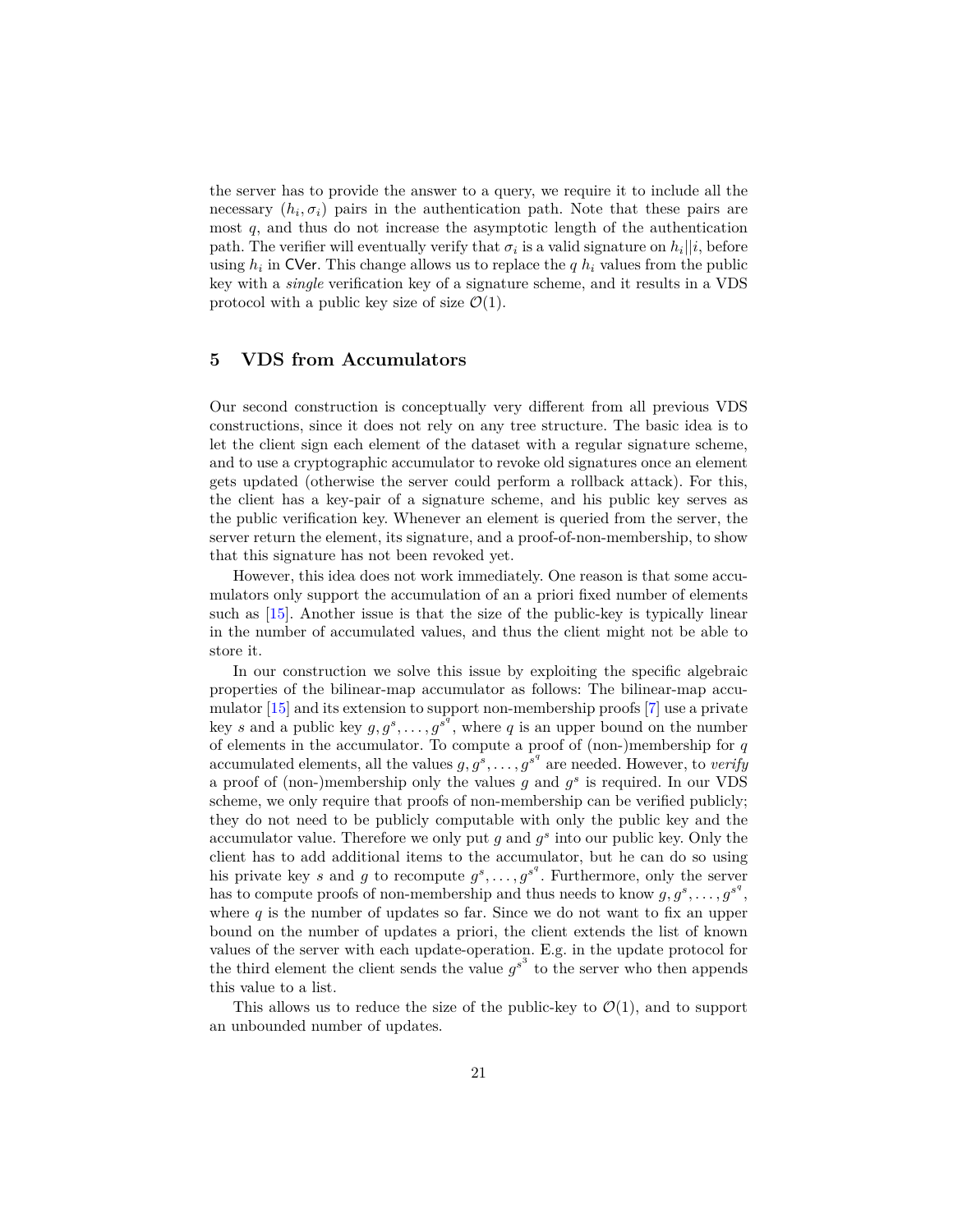#### **5.1 Our Scheme**

In this section we show how to use the bilinear-map accumulator described in [Sec](#page-6-0)[tion 2.5](#page-6-0) in combination with a signature scheme to build a VDS protocol.

<span id="page-21-0"></span>**Construction 3.** *Let* Sig = (SKg*,* Sign*,* Vrfy) *be a signature scheme and*  $H: \{0,1\}^* \mapsto \mathbb{Z}_p^*$  *be a hash function. The VDS protocol*  $\mathcal{VDS} =$  (Setup, Append, Query*,* Verify*,*Update) *is defined as follows:*

- $\mathsf{Setup}(1^{\lambda})$  The setup algorithm first generates a tuple of bilinear map param*eters*  $(p, \mathbb{G}, \mathbb{G}_T, e, g)$ *. Second, it chooses s at random from*  $\mathbb{Z}_p^*$  *and com* $putes g<sup>s</sup>$ . Next, it generates a key-pair  $(ssk, vk) \leftarrow \mathsf{SKg}(1^{\lambda})$ , initializes two *counters*  $\text{cnt} := 0$  *and*  $\text{upd} := 0$ *, and sets*  $S_{last} = g$ *. It also generates* an initially empty accumulator  $f'(\mathcal{E}) := g$ . Note that during the lifetime *of the scheme, the server will increasingly store*  $g, g^s, \ldots, g^{s^{upd}}$  *while the client only stores*  $S_{last} = g^{s^{upd}}$ *. Finally, the algorithm outputs the secret key*  $sk = (g, p, s, ssk, S<sub>last</sub>, \text{cnt}, \text{upd})$  *which is kept by the client, and the public*  $key\ pk = (p, \mathbb{G}, \mathbb{G}_T, e, g, g^s, vk, f'(\mathcal{E}))$  *which is given to the server.*
- Append(*sk,d*) The append algorithm increases the counter  $\text{cnt} := \text{cnt} + 1$ , *chooses a random tag*  $\text{tag } \in \{0,1\}^{\lambda}$ , and signs the value  $m := d \text{arg} n t$ *by computing*  $\sigma \leftarrow$  Sign(*ssk, m*)*. The pair* ((*d,* tag*, cnt*)*,* $\sigma$ ) *is finally sent to* S*, who stores it at position cnt in DB.*
- Query( $pk$ ,  $DB$ , *i*) To retrieve the *i*-th element from DB, the client sends *i* to  $S$ , *who computes the response as follows:*  $S$  *retrieves the pair*  $(m, \sigma)$  *from DB and computes a proof of non-membership*  $(w, u)$  *for the element*  $e_i \leftarrow H(\sigma)$ *as described in [Section 2.5.](#page-6-0) Finally, S returns*  $(d, \pi) = ((d', \text{tag}, i), (\sigma, w, u))$ *.*
- $\mathsf{Verify}(pk, i, d, \pi)$  *This algorithm parses pk* =  $(p, \mathbb{G}, \mathbb{G}_T, e, g, g^s, \overline{vk}, f'(\mathcal{E}))$ *, d* =  $(d', \text{tag}, i)$ *, and*  $\pi = (\sigma, w, u)$ *. It sets*  $e_i \leftarrow H(\sigma)$ *, and outputs d' iff*  $Vrfy(vk, d'||tag||i, \sigma) = 1$  *and*  $e(w, g^{e_i} \cdot g^s) = e(f'(\mathcal{E}) \cdot g^u, g)$ .
- $\textsf{Update}(sk, DB, sk, i, d')$  The clients runs  $(d, \pi) \leftarrow \textsf{Query}(pk, DB, i)$  to retrieve *the i-th entry from DB. Afterwards,* C *verifies the correctness of the entry by running the verification algorithm* Verify(*pk, i, d, π*)*. If* Verify *out*puts 1, then C increases the counter upd := upd + 1, signs the new el*ement*  $\sigma' \leftarrow$  Sign(*ssk, d'*||tag||*i*) *using a random tag* tag  $\leftarrow \{0,1\}^{\lambda}$ , *and adds the old signature to the accumulator as follows. The client computes*  $g^{s^{upd}} = S_{last} := (S_{last})^s$ ,  $e_i \leftarrow H(\sigma)$ , and  $f''(\mathcal{E}) := f'(\mathcal{E})^{e_i + s}$ . The client *sends*  $(g^{s^{upd}}, f''(\mathcal{E}), \sigma')$  *to* S*.* The server stores  $(\sigma', d')$  *at position i in DB*, and  $g^{s^{upd}}$  in its parameters. The public key is then updated to  $pk' := (p, \mathbb{G},$  $\mathbb{G}_T$ *, e, g, g<sup>s</sup>, vk, f''*( $\mathcal{E}$ )).

**Theorem 3.** *If* Sig *is a strongly unforgeable signature scheme, H a collisionresistant hash function, and* ACC *the collision-resistant accumulator as defined in [Section 2.5,](#page-6-0) then [Construction 3](#page-21-0) is a secure VDS protocol.*

*Proof.* Let A be an efficient adversary against the security of [Construction 3](#page-21-0) as defined in game VDSsec, denote by  $pk^* := (p, \mathbb{G}, \mathbb{G}_T, e_i, g, g^s, vk, f^*(\mathcal{E}))$  the public-key hold by the challenger at the end of the game, and let

$$
Q:=((d_1||\texttt{tag}_1||1,\sigma_1),(d_2||\texttt{tag}_2||2,\sigma_2),\ldots,(d_n||\texttt{tag}_n||n,\sigma_n))
$$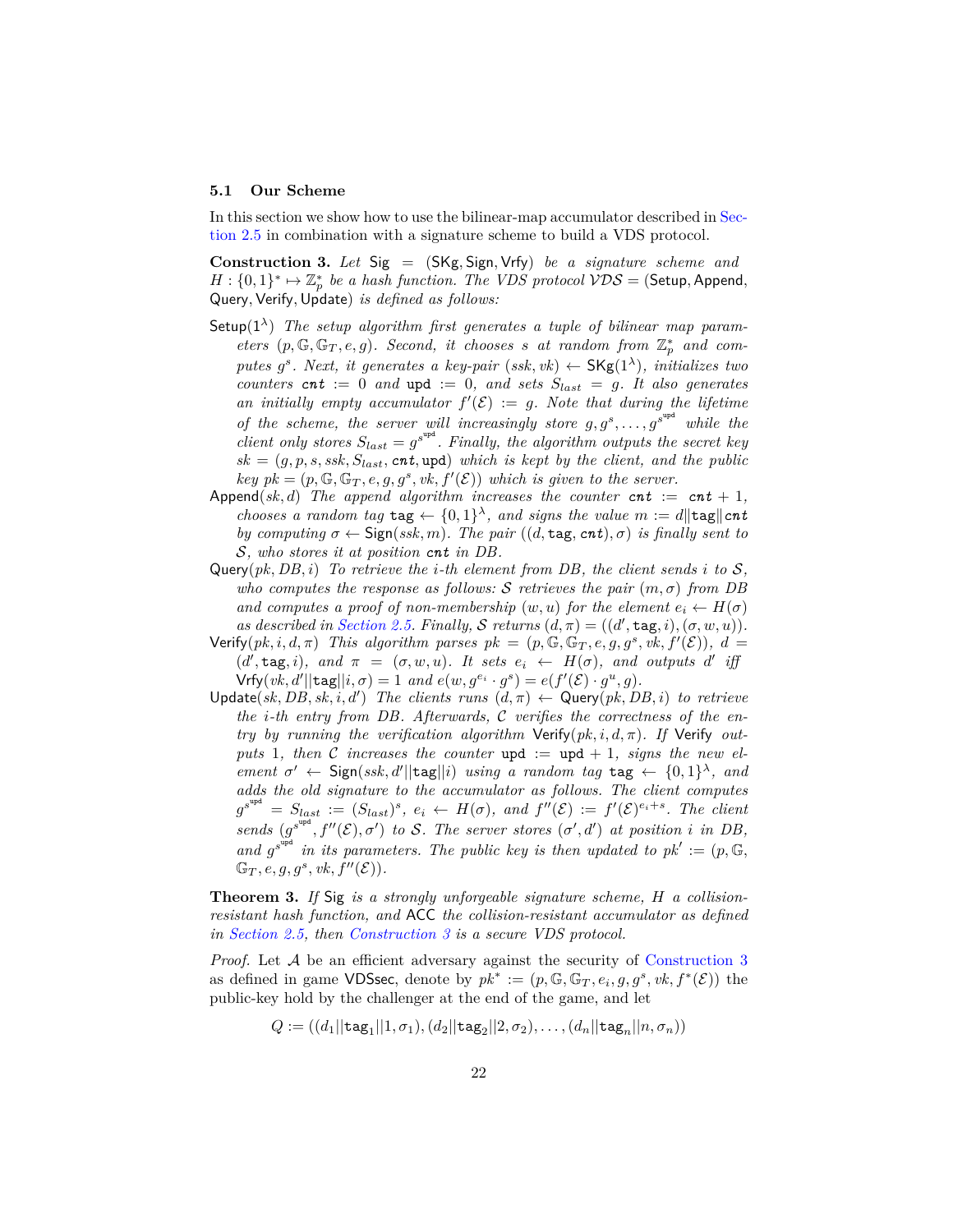be the state of the database DB at the end of the game. By  $(w_1, u_1), \ldots, (w_n, u_n)$ we denote the witnesses of the non-membership proofs that be can be computed by the challenger using public values only, as discussed in [Section 2.5,](#page-6-0) and denote by  $Q' := ((d_1'||\mathsf{tag}_1'||i_1', \sigma_1'), (d_2'||\mathsf{tag}_2'||i_2', \sigma_2'), \dots, (d_n'||\mathsf{tag}_n||i_n, \sigma_n'))$  all queries sent by A. Clearly,  $Q \subseteq Q'$  and let  $O := Q' \setminus Q$  be the set of queries that have been sent by the adversary and which are not in the current database. Let A be an efficient adversary that outputs  $((d^*, \text{tag}^*, i^*), (\sigma^*, w^*, u^*))$  such that  $(\hat{d}, i^*) \notin Q$ , Vrfy $(vk, d^*||\text{tag}^*||i^*, \sigma) = 1$ , and  $e(w^*, g^{e_i^*} \cdot g^s) = e(f'(\mathcal{E}) \cdot g^{u^*}, g)$ , with  $e_i^* := H(\sigma^*)$ . Then, we define the following events:

- $-$  hcol is the event that there exists an index  $1 \leq i \leq n$  such that  $H(\sigma^*) =$  $H(\sigma_i')$  and  $\sigma^* \neq \sigma_i'$ .
- $\overline{H}(o_i)$  and  $o \neq o_i$ .<br>  $\overline{H}(o_i)$  and  $o \neq o_i$ .<br>  $\overline{H}(o_i)$  and  $o \neq o_i$ .<br>  $\overline{H}(o_i)$  and  $o \neq o_i$ .

Observe that the case where the adversary finds a collision in the accumulator and the one where he finds a fake witness for a membership of a non-member of  $\mathcal{E}$ , do not help to break the security of the VDS scheme. Given these events, we can bound  $A$ 's success probability as follows:

$$
\text{Prob}\left[\text{VDSsec}_{\mathcal{A}}^{\mathcal{VDS}}(\lambda) = 1\right] \le \text{Prob}\left[\text{hcol}\right] + \text{Prob}\left[\text{fake}\right] + \\ \text{Prob}\left[\text{VDSsec}_{\mathcal{A}}^{\mathcal{VDS}}(\lambda) = 1 \ \wedge \ \overline{\text{hcol}} \ \wedge \ \overline{\text{fake}}\right]
$$

In the following we show that the parts of the sum are negligible. The fact that Prob[ hcol] is negligible, follows trivially by the collision-resistance of the hash function. Furthermore, it is also easy to see that Prob [fake] is negligible as well due to proof of non-membership properties of the accumulator.

*Claim.* Prob
$$
\left[\text{VDSsec}^{\text{VDS}}_{\mathcal{A}}(\lambda) = 1 \land \overline{\text{hcol}} \land \overline{\text{fake}}\right] \approx 0.
$$

This claim follows from the strong unforgeability of the underlying signature scheme. The intuition is that the correct proof non-membership guarantees that the signature is not stored in the accumulator. Since it is not stored in the accumulator, the adversary did not receive this signature from the signing oracle and thus, is a valid forger w.r.t. strong unforgeability.

More formally, let  $A$  be an efficient adversary against the security of the VDS protocol. Then we construct an algorithm  $\beta$  against the strong unforgeability as follows. The input of  $\beta$  is a public-key *vk* and it has access to a signing oracle. It generates random elements  $(p, \mathbb{G}, \mathbb{G}_T, e, g, g^s)$  for some *s* chosen at random from  $\mathbb{Z}_p^*$ , counters cnt := 0 and upd := 0, and B also generates an initially empty accumulator  $f'(\mathcal{E}) := g$ . It runs A on  $pk = (p, \mathbb{G}, \mathbb{G}_T, e, g, g^s, vk, f'(\mathcal{E}))$  in a black-box way. Whenever  $A$  wishes to append an element  $d$ , then  $B$  increments the counter  $\text{cnt} := \text{cnt} + 1$ , chooses a fresh tag tag, sends  $m' := d||\text{tag}||\text{cnt to}$ its signing oracle and forwards the response  $\sigma$  together with the corresponding proof of non-membership to A.

It is understood that  $\beta$  records all  $s$  queries and answers. If  $\mathcal A$  wants to update the *i*th element, then  $\beta$  adds the corresponding signature  $\sigma_i$  to the accumulator,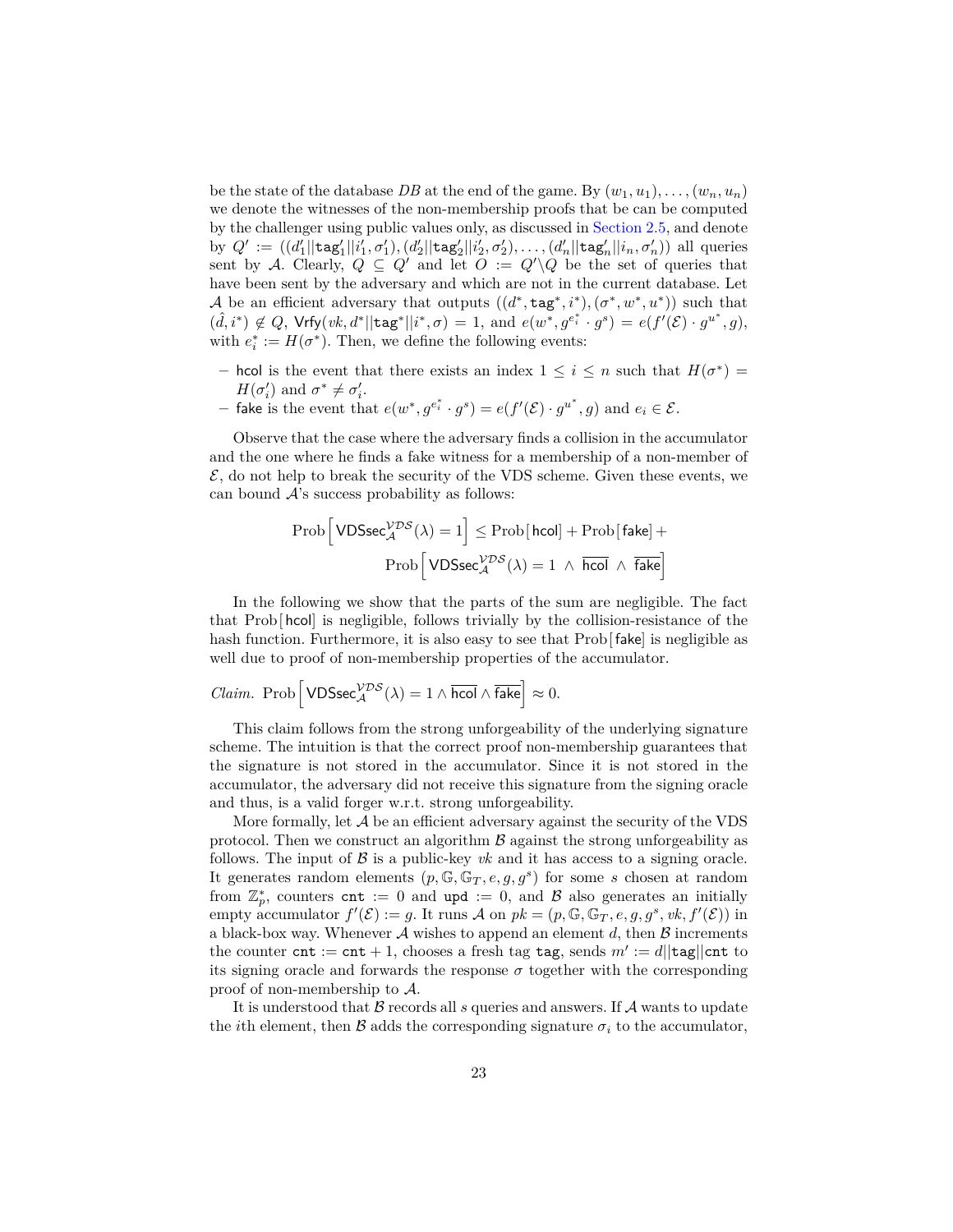increases the counter  $upd := upd + 1$ , picks a fresh tag  $tag'$  at random, sends  $m' := d'$  ||tag' ||cnt to its singing oracle and forwards the response together with a proof of non-membership and  $g^{s^{upd}}$  to A. Eventually, A stops, outputting  $((d^*, \text{tag}^*, i^*), (\sigma^*, w^*, u^*))$ . The algorithm  $\mathcal B$  then outputs  $((d^*||\text{tag}^*|| i^*), \sigma^*).$ 

For the analysis, it's easy to see that  $\beta$  is efficient and performs a perfect simulation from  $\mathcal{A}$ 's point of view. In the following, let's assume that  $\mathcal{B}$  succeeds with non-negligible probability, i.e.,  $((d^*, \text{tag}^*, i^*), (\sigma^*, w^*, u^*))$  satisfies the following:  $(\hat{d}, i^*) \notin Q$ , Vrfy $(vk, d^*||\text{tag}^*||i^*, \sigma) = 1$ , and  $e(w^*, g^{e_i^* \cdots g_s^*}) = e(f'(\mathcal{E}) \cdot g^{u^*}, g)$ , with  $e_i^* := H(\sigma^*)$ . We now argue, that B succeeds whenever A does. To see this observe that  $(\hat{d}, i^*) \notin Q$  and that the proof of non-membership verifies. Thus, conditioning on fake and on hcol the claim follows.

## <span id="page-23-0"></span>**6 Experimental Results**

We implemented the construction based on chameleon vector commitments [\(sec](#page-12-0)[tion 4\)](#page-12-0) and on accumulators [\(section 5\)](#page-20-0) in Java 1.7.

In this section, we provide comprehensive benchmarks of all proposed schemes to evaluate their practicality. We investigate the computational and bandwidth overhead induced by our protocols. We use the PBC library [\[11\]](#page-27-13) in combination with a java wrapper for pairing-based cryptographic primitives (using a type D-201 MNT curve), and the Bouncy Castle Cryptographic API 1.50 [\[3\]](#page-26-5) for all other primitives. For the construction based on accumulators, we used RSA-PSS with 1024 bit long keys as our underlying signature scheme, and SHA-1 as our hash function. Our experiments were performed on an Amazon EC2 r3.large instance equipped with 2 vCPU Intel Xeon Ivy Bridge processors, 15 GiB of RAM and 32 GB of SSD storage running Ubuntu Server 14.04 LTS (Image ID ami-0307d674).

We stress that this is an unoptimized, prototype implementation, and that better performance results may be achieved by further optimizations.

DATASET: We evaluated our schemes by outsourcing and then retrieving 8GB, using chunk-sizes of 256kB, 1MB, and 4MB. We measured the insertion and the verification time on the client side, as well as the sizes of all transmitted proofs.

BRANCHING FACTOR: The CVC-based VDS was instantiated with branching factors of  $q = 32, 64, 128,$  and 256, and the public-key consists of  $q<sup>2</sup>$  elements that amount to 2.7MB (for  $q = 256$ ). This is in contrast to the public key size in the accumulator-based VDS which is about 350bytes.

Number of Updates: To quantify the impact of updates on the accumulatorbased construction, we performed separate experimental runs. Therefore, we performed 0, 10, 50 and 100 updates prior to retrieving and verifying the outsourced data set.

Block Sizes: The block size is a parameter which depends heavily on the application. Larger block sizes reduce the number of authenticated blocks, and thus yield a smaller tree with more efficient bandwidth and computation performance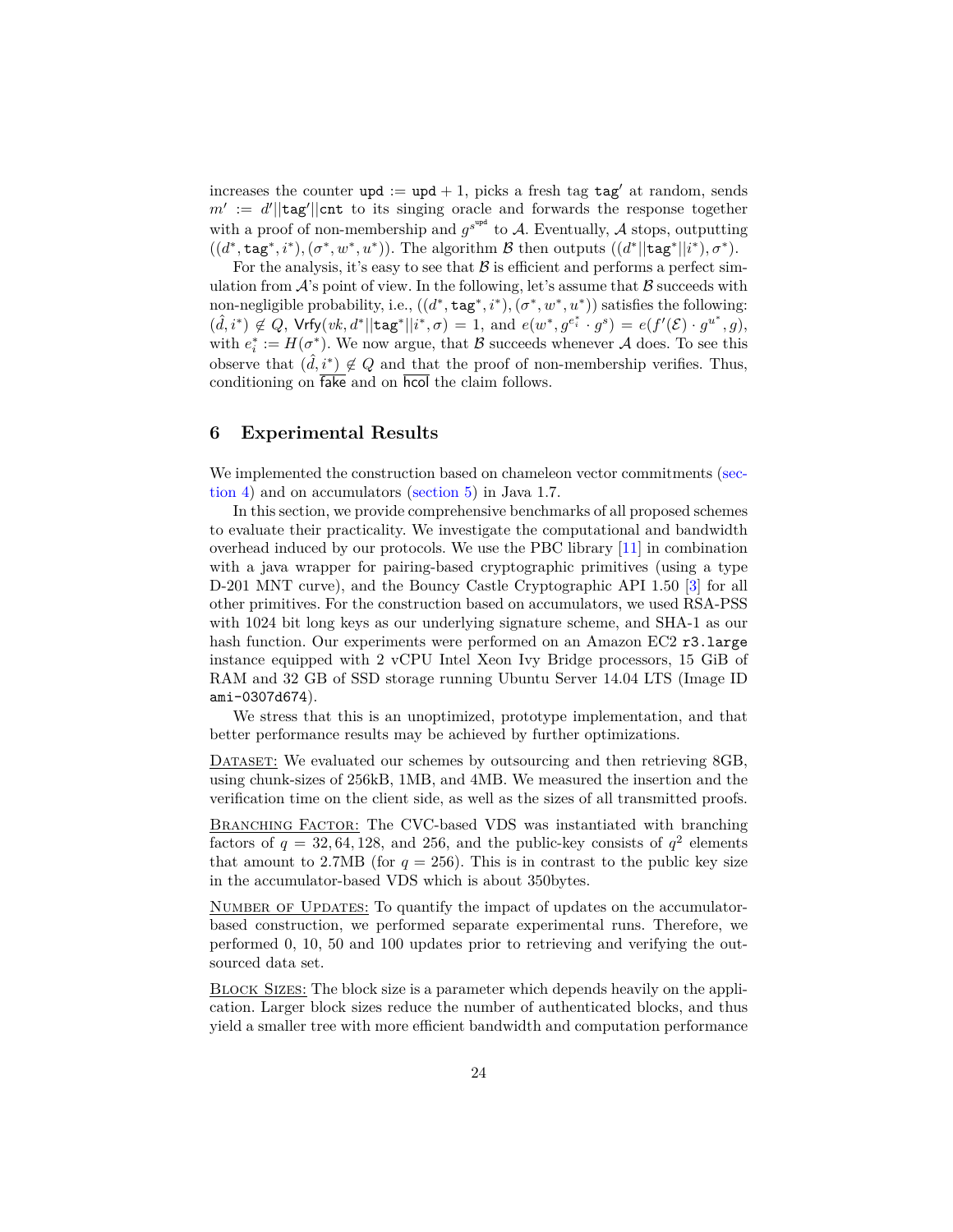in the CVC-based VDS. However, larger blocks decrease the granularity of onthe-fly verification, since one has to retrieve an entire block prior to verification.

We took measurements for block sizes of 256kB, 1MB and 4MB, which we believe is a sensible range of block sizes for various applications. For example, consider HD-video streaming with a bandwidth of 8MB/s. Using a block size of 4MB means that one can perform a verification every 0.5 seconds. However, in other applications such as the verifiable stock market, one may want to only retrieve a small fraction of the outsourced data set, for which a smaller block size such as 256kB might be more desirable.

## **6.1 Streaming Data**

Both proposed constructions have constant client-side insertion times as well as constant bandwidth overheads. The insertion proofs in the accumulator-based and the CVC-based construction are 236 respectively 1070 bytes large. Rather than processing each block directly, we first compute its hash value and pass it to our VDS protocol. Since the insertion time is dominated by this hash function, we give the average insertion times for our different block sizes in [Figure 2.](#page-24-0) As one can see, the accumulator-based construction performs slightly better than the CVC-based one, and both give rise to quite practical timings for the insertion phase.



<span id="page-24-0"></span>**Figure 2.** Average insertion time for different block sizes

## **6.2 Verifying Retrieved Elements**

The time needed for verifying the correctness of 8GB data retrieved from the server is depicted in [Figure 3.](#page-25-0) In this figure, various insights about the performance behavior of our protocols are visible.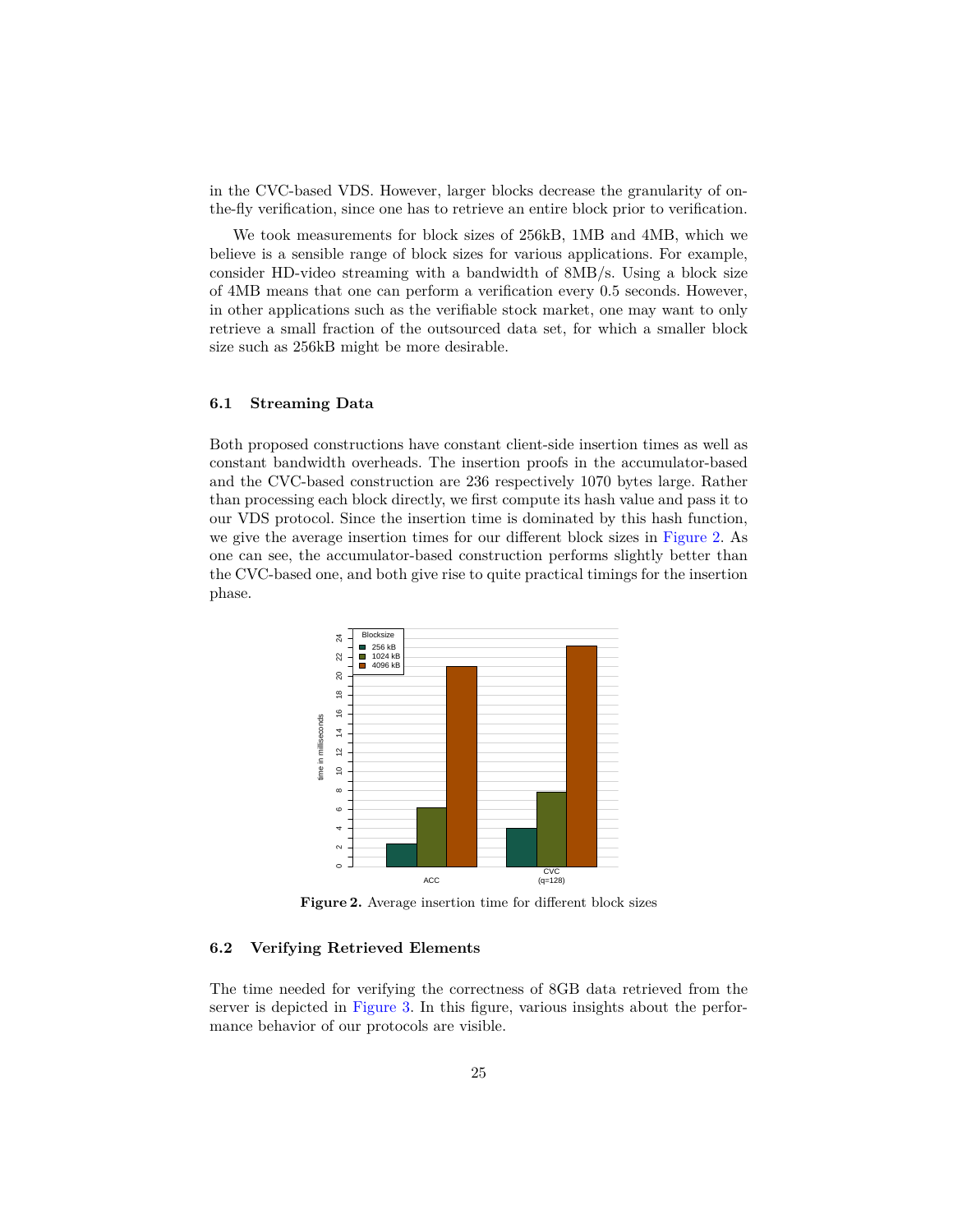

<span id="page-25-0"></span>**Figure 3.** Accumulated verification time for retrieving 8GB

Firstly, the block size plays a crucial role for the overall performance, since the number of verifications needed to authenticate the 8GB dataset depends linearly on the inverse of the block size.

Secondly, in the CVC-based construction higher tree arity results in shorter proofs, and therefore faster verification.

Thirdly, we observe the impact of updates on our accumulator-based construction. While without updates the accumulator-based construction is faster than the CVC-based one, adding just 10 updates decreases the performance of the accumulator dramatically. Still, for applications where only a few updates are expected, our accumulator-based construction is preferable.

## **6.3 Bandwidth Overhead**

The bandwidth overhead incurred by retrieving 8GB of data is shown in [Fig](#page-26-6)[ure 4.](#page-26-6) As in [Figure 3](#page-25-0) the impact of the block size is visible, as is the impact of the branching factor of the CVC-based construction. This figure also shows that the accumulator-based construction, although slower when handling updates, achieves a much smaller bandwidth overhead compared to the CVC-based construction. However, in this scenario for a block-size of 4MB, both constructions introduce a total bandwidth overhead of less than 4MB, or 0*.*05%.

# **Acknowledgments**

This work was supported by the German Federal Ministry of Education and Research (BMBF) through funding for the Center for IT-Security, Privacy and Accountability (CISPA – www.cispa-security.org) and the project PROMISE.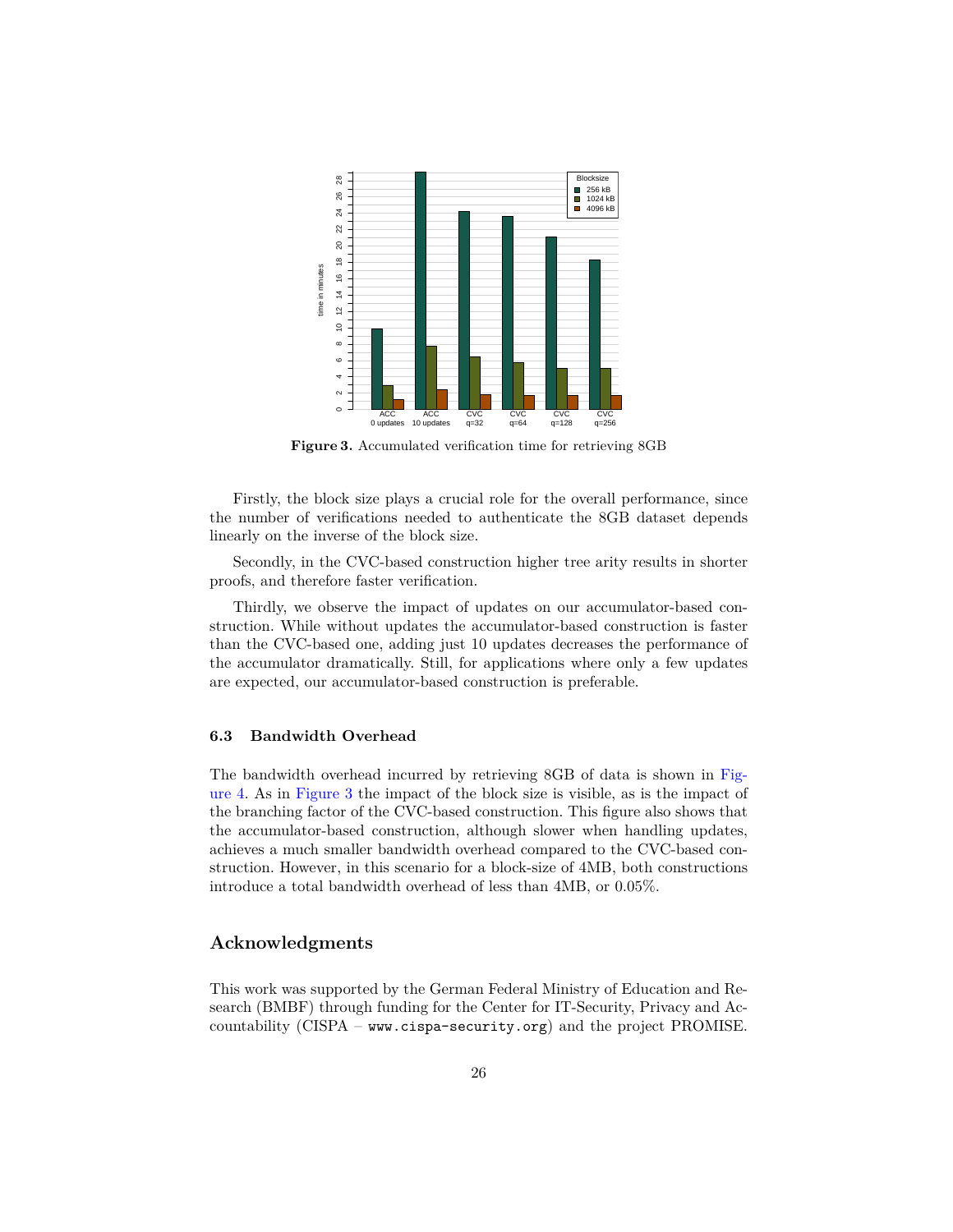

<span id="page-26-6"></span>**Figure 4.** Accumulated bandwidth overhead for retrieving 8GB

Moreover, it was supported by the Initiative for Excellence of the German federal and state governments through funding for the Saarbrücken Graduate School of Computer Science and the DFG MMCI Cluster of Excellence. Part of this work was also supported by the German research foundation (DFG) through funding for the collaborative research center 1223. Dominique Schröder was also supported by an Intel Early Career Faculty Honor Program Award.

# **References**

- <span id="page-26-4"></span>1. F. Bao, R. H. Deng, and H. Zhu. Variations of Diffie-Hellman problem. In S. Qing, D. Gollmann, and J. Zhou, editors, *ICICS 03: 5th International Conference on Information and Communication Security*, volume 2836 of *Lecture Notes in Computer Science*, pages 301–312. Springer, Heidelberg, Oct. 2003. [2.2,](#page-4-0) [3.2](#page-11-1)
- <span id="page-26-1"></span>2. S. Benabbas, R. Gennaro, and Y. Vahlis. Verifiable delegation of computation over large datasets. In P. Rogaway, editor, *Advances in Cryptology – CRYPTO 2011*, volume 6841 of *Lecture Notes in Computer Science*, pages 111–131. Springer, Heidelberg, Aug. 2011. [1.2](#page-2-0)
- <span id="page-26-5"></span>3. Bouncy Castle. The Legion of the Bouncy Castle. online at [https://www.](https://www.bouncycastle.org) [bouncycastle.org](https://www.bouncycastle.org). [6](#page-23-0)
- <span id="page-26-2"></span>4. J. Camenisch, M. Kohlweiss, and C. Soriente. An accumulator based on bilinear maps and efficient revocation for anonymous credentials. In S. Jarecki and G. Tsudik, editors, *PKC 2009: 12th International Conference on Theory and Practice of Public Key Cryptography*, volume 5443 of *Lecture Notes in Computer Science*, pages 481–500. Springer, Heidelberg, Mar. 2009. [1.2](#page-2-0)
- <span id="page-26-3"></span>5. J. Camenisch and A. Lysyanskaya. Dynamic accumulators and application to efficient revocation of anonymous credentials. In M. Yung, editor, *Advances in Cryptology – CRYPTO 2002*, volume 2442 of *Lecture Notes in Computer Science*, pages 61–76. Springer, Heidelberg, Aug. 2002. [1.2](#page-2-0)
- <span id="page-26-0"></span>6. D. Catalano and D. Fiore. Vector commitments and their applications. In K. Kurosawa and G. Hanaoka, editors, *PKC 2013: 16th International Conference on Theory*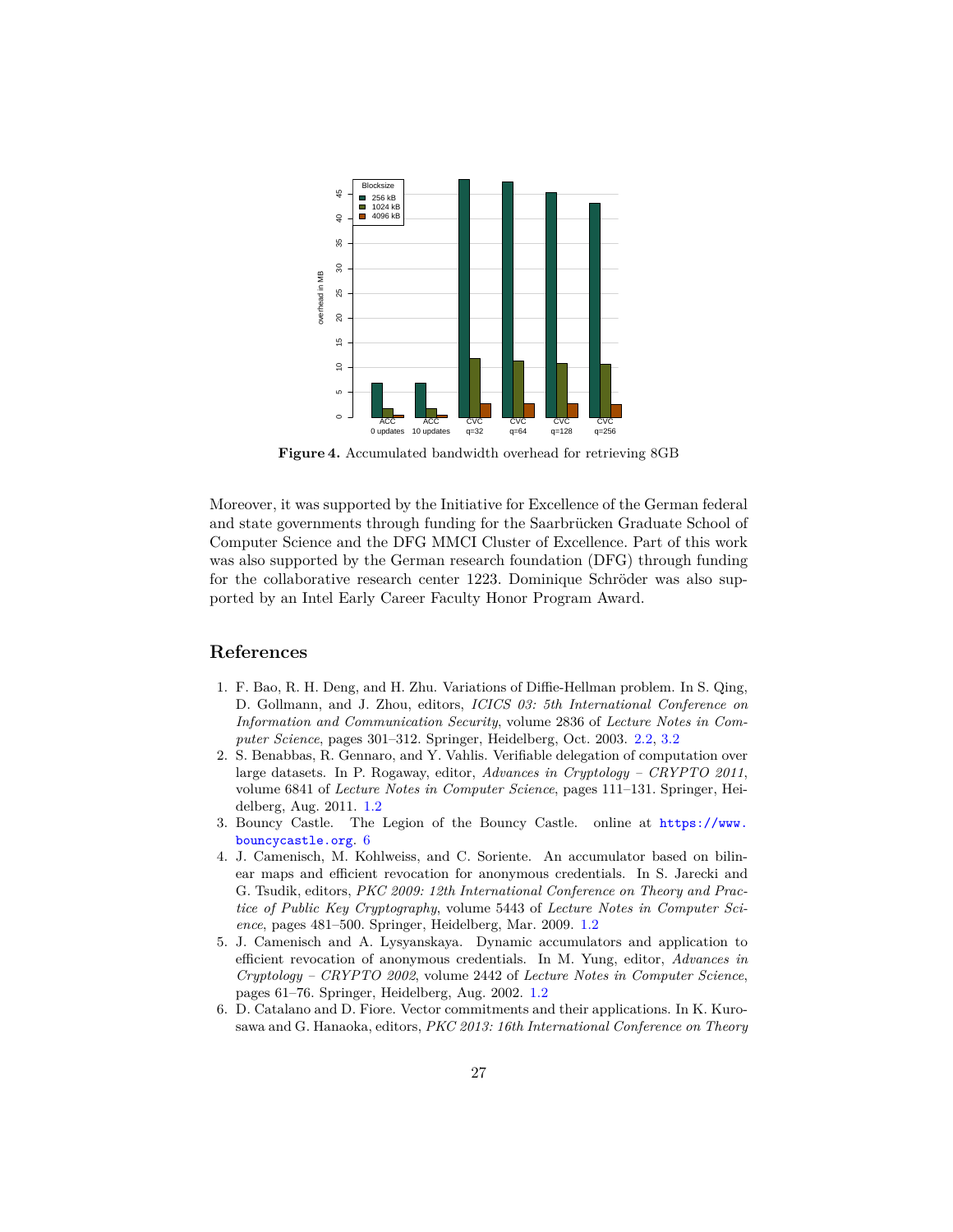*and Practice of Public Key Cryptography*, volume 7778 of *Lecture Notes in Computer Science*, pages 55–72. Springer, Heidelberg, Feb. / Mar. 2013. [1,](#page-1-1) [1.2,](#page-2-0) [2.4,](#page-5-0) [3,](#page-8-1) [3.2](#page-11-1)

- <span id="page-27-10"></span>7. I. Damgård and N. Triandopoulos. Supporting non-membership proofs with bilinear-map accumulators. Cryptology ePrint Archive, Report 2008/538, 2008. <http://eprint.iacr.org/2008/538>. [2.5,](#page-6-0) [2,](#page-7-0) [5](#page-20-0)
- <span id="page-27-12"></span>8. H. Krawczyk and T. Rabin. Chameleon signatures. In *ISOC Network and Distributed System Security Symposium – NDSS 2000*. The Internet Society, Feb. 2000. [3.2](#page-11-1)
- <span id="page-27-0"></span>9. J. Krupp, D. Schröder, M. Simkin, D. Fiore, G. Ateniese, and S. Nuernberger. Nearly optimal verifiable data streaming (full version). Cryptology ePrint Archive, Report 2015/333, 2015. <http://eprint.iacr.org/2015/333>. [1,](#page-1-1) [4,](#page-1-2) [3.2,](#page-11-1) [3.2](#page-12-2)
- <span id="page-27-11"></span>10. B. Libert and M. Yung. Concise mercurial vector commitments and independent zero-knowledge sets with short proofs. In D. Micciancio, editor, *TCC 2010: 7th Theory of Cryptography Conference*, volume 5978 of *Lecture Notes in Computer Science*, pages 499–517. Springer, Heidelberg, Feb. 2010. [3](#page-8-1)
- <span id="page-27-13"></span>11. B. Lynn. PBC - C Library for Pairing Based Cryptography. online at [http:](http://crypto.stanford.edu/pbc/) [//crypto.stanford.edu/pbc/](http://crypto.stanford.edu/pbc/). [6](#page-23-0)
- <span id="page-27-3"></span>12. C. Martel, G. Nuckolls, P. Devanbu, M. Gertz, A. Kwong, and S. G. Stubblebine. A general model for authenticated data structures. *Algorithmica*, 39:2004, 2001. [1.2](#page-2-0)
- <span id="page-27-9"></span>13. U. M. Maurer and S. Wolf. Diffie-Hellman oracles. In N. Koblitz, editor, *Advances in Cryptology – CRYPTO'96*, volume 1109 of *Lecture Notes in Computer Science*, pages 268–282. Springer, Heidelberg, Aug. 1996. [2.2,](#page-4-0) [3.2](#page-11-1)
- <span id="page-27-2"></span>14. M. Naor and K. Nissim. Certificate revocation and certificate update. *IEEE Journal on Selected Areas in Communications*, 18(4):561–570, 2000. [1.2](#page-2-0)
- <span id="page-27-1"></span>15. L. Nguyen. Accumulators from bilinear pairings and applications. In A. Menezes, editor, *Topics in Cryptology – CT-RSA 2005*, volume 3376 of *Lecture Notes in Computer Science*, pages 275–292. Springer, Heidelberg, Feb. 2005. [3,](#page-1-3) [1.2,](#page-2-0) [2.5,](#page-6-0) [1,](#page-7-1) [5](#page-20-0)
- <span id="page-27-5"></span>16. C. Papamanthou, E. Shi, R. Tamassia, and K. Yi. Streaming authenticated data structures. In T. Johansson and P. Q. Nguyen, editors, *Advances in Cryptology – EUROCRYPT 2013*, volume 7881 of *Lecture Notes in Computer Science*, pages 353–370. Springer, Heidelberg, May 2013. [1.2](#page-2-0)
- <span id="page-27-4"></span>17. C. Papamanthou and R. Tamassia. Time and space efficient algorithms for twoparty authenticated data structures. In S. Qing, H. Imai, and G. Wang, editors, *ICICS 07: 9th International Conference on Information and Communication Security*, volume 4861 of *Lecture Notes in Computer Science*, pages 1–15. Springer, Heidelberg, Dec. 2008. [1.2](#page-2-0)
- <span id="page-27-7"></span>18. A. Perrig, R. Canetti, D. X. Song, and J. D. Tygar. Efficient and secure source authentication for multicast. In *ISOC Network and Distributed System Security Symposium – NDSS 2001*, pages 35–46. The Internet Society, Feb. 2001. [1.2](#page-2-0)
- <span id="page-27-6"></span>19. A. Perrig, R. Canetti, J. D. Tygar, and D. X. Song. Efficient authentication and signing of multicast streams over lossy channels. In *2000 IEEE Symposium on Security and Privacy*, pages 56–73. IEEE Computer Society Press, May 2000. [1.2](#page-2-0)
- <span id="page-27-8"></span>20. T. Ruffing, A. Kate, and D. Schröder. Liar, liar, coins on fire!: Penalizing equivocation by loss of bitcoins. In *Proceedings of the 22nd ACM SIGSAC Conference on Computer and Communications Security, Denver, CO, USA, October 12-6, 2015*, pages 219–230. ACM, 2015. [1.2](#page-2-0)